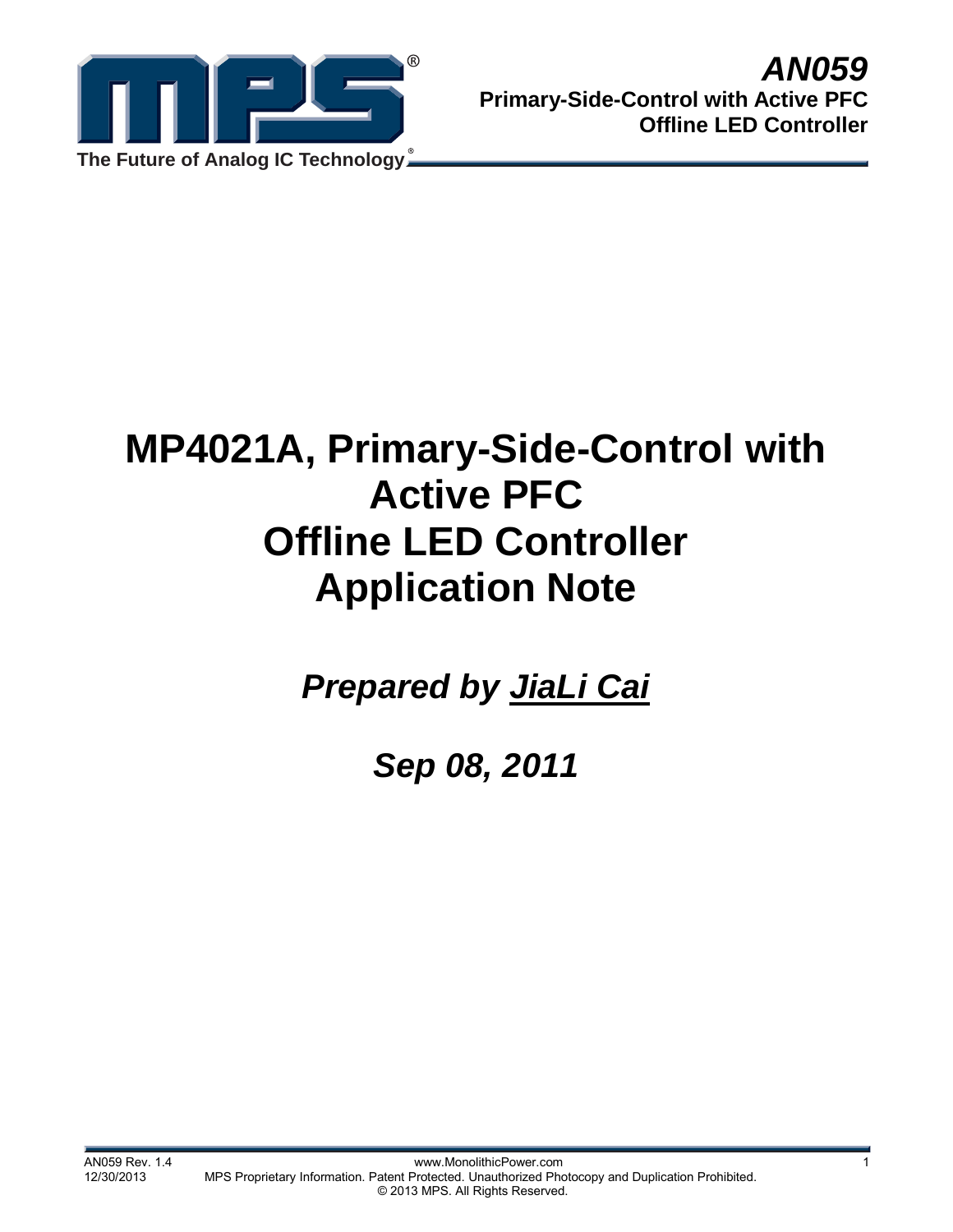

| 2. RIMARY-SIDE-CONTROL, BOUNDARY CONDUCTION MODE OPERATION WITH PFC 3                   |  |
|-----------------------------------------------------------------------------------------|--|
|                                                                                         |  |
|                                                                                         |  |
|                                                                                         |  |
|                                                                                         |  |
| C. Turns Ratio-N, Primary MOSFET and Secondary Rectifier Diode Voltage Rating Selection |  |
|                                                                                         |  |
|                                                                                         |  |
|                                                                                         |  |
|                                                                                         |  |
|                                                                                         |  |
|                                                                                         |  |
|                                                                                         |  |
|                                                                                         |  |
| L. Gate Driving Resistor and MULT Pin Resistor Divider (R7, R3, R4, C5)  25             |  |
| M. Current Sensing Resistor and Feedforward (R8, R9, R10, R12, R14) 25                  |  |
|                                                                                         |  |
|                                                                                         |  |
|                                                                                         |  |
|                                                                                         |  |
|                                                                                         |  |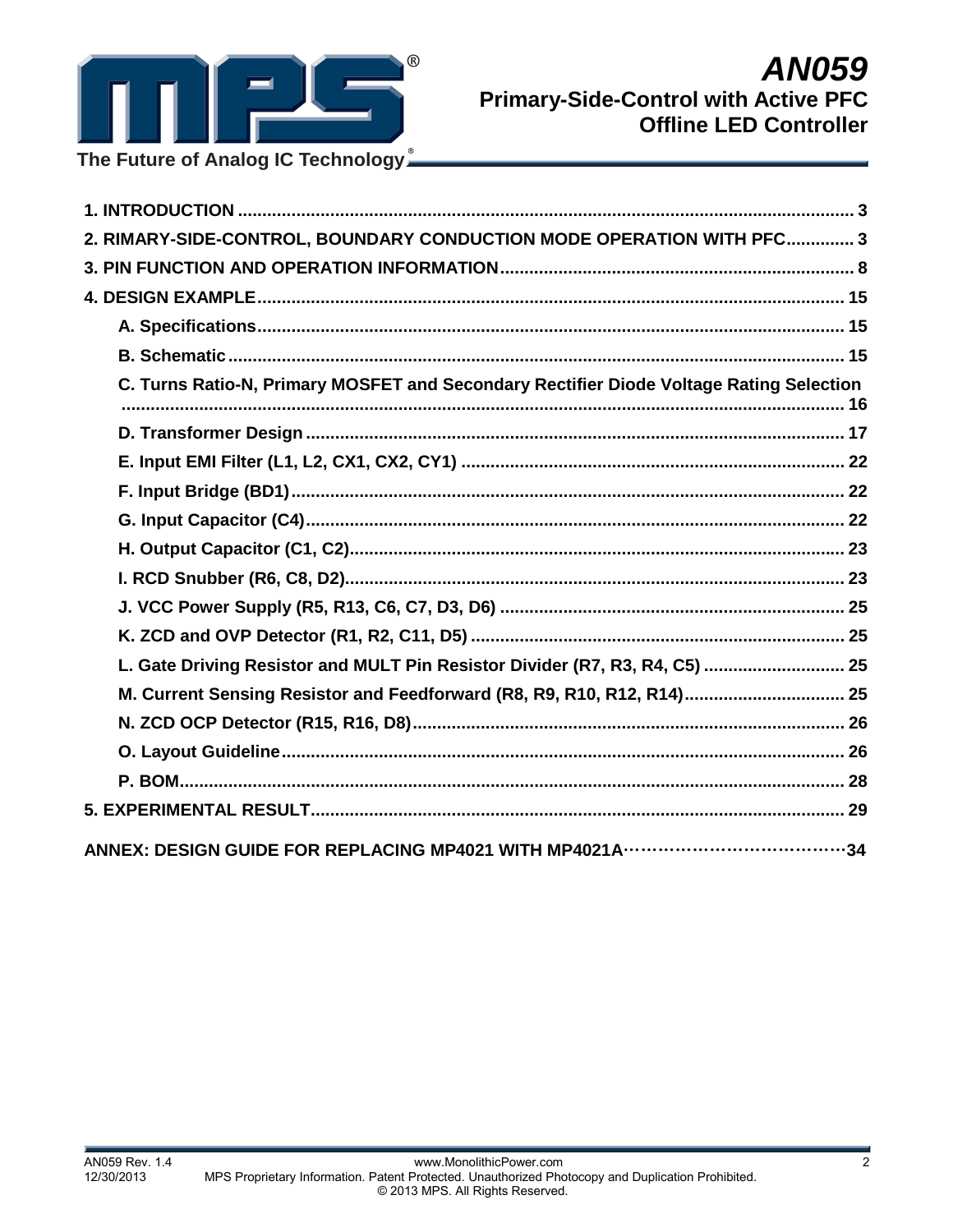

**The Future of Analog IC Technology**

# **1. INTRODUCTION**

The MP4021A is a primary-side-control offline LED lighting controller with PFC integrated. The primaryside-control can significantly simplify the LED lighting driving system by eliminating the opto-coupler and the secondary feedback components in an isolated single stage converter. Its proprietary real current control method can accurately control the LED current from the primary side information. Internally integrated current accuracy compensations can enhance the LED current accuracy for line input voltage variation (universal input voltage range), output voltage variation and transformer inductance tolerance.

The MP4021A integrates power factor correction function and works in boundary conduction mode. The power factor correction function can achieve the PF>0.9 in a universal input voltage range. The boundary conduction mode operation can reduce the switching losses and improve the EMI performance.

The extremely low start up current and the quiescent current can reduce the power consumption thus lead to an excellent efficiency performance.

The MP4021A provides multiple advanced protections to enhance the system safety. The protections include over-voltage protection, short–circuit protection, cycle-by-cycle current limit, VCC UVLO and thermal shutdown.

The special construction inside the FB pin allows MP4021A also quite suitable for non-isolate applications. In non-isolate condition, the feedback signal can be directly applied on FB pin.



**Figure 1—Typical Application** 

## **2. RIMARY-SIDE-CONTROL, BOUNDARY CONDUCTION MODE OPERATION WITH PFC**

The conventional off-line LED lighting driver usually uses the secondary side control. The LED current is directly sensed in the secondary side and fed to comparison with the reference which is typically made up by TL431, the EA output is compensated and fed to primary side by an opto-coupler to determine the duty cycle and thus regulate the LED current. Although this control method has its advantage that directly control the LED current and the current accuracy can be conformed in any conditions, but it also brings obvious disadvantages, lots of circuits and components are needed in the secondary side, including sensing circuit, comparison and compensation circuit, opto-coulpler and bias power supplies which significantly increases the cost and system complexity.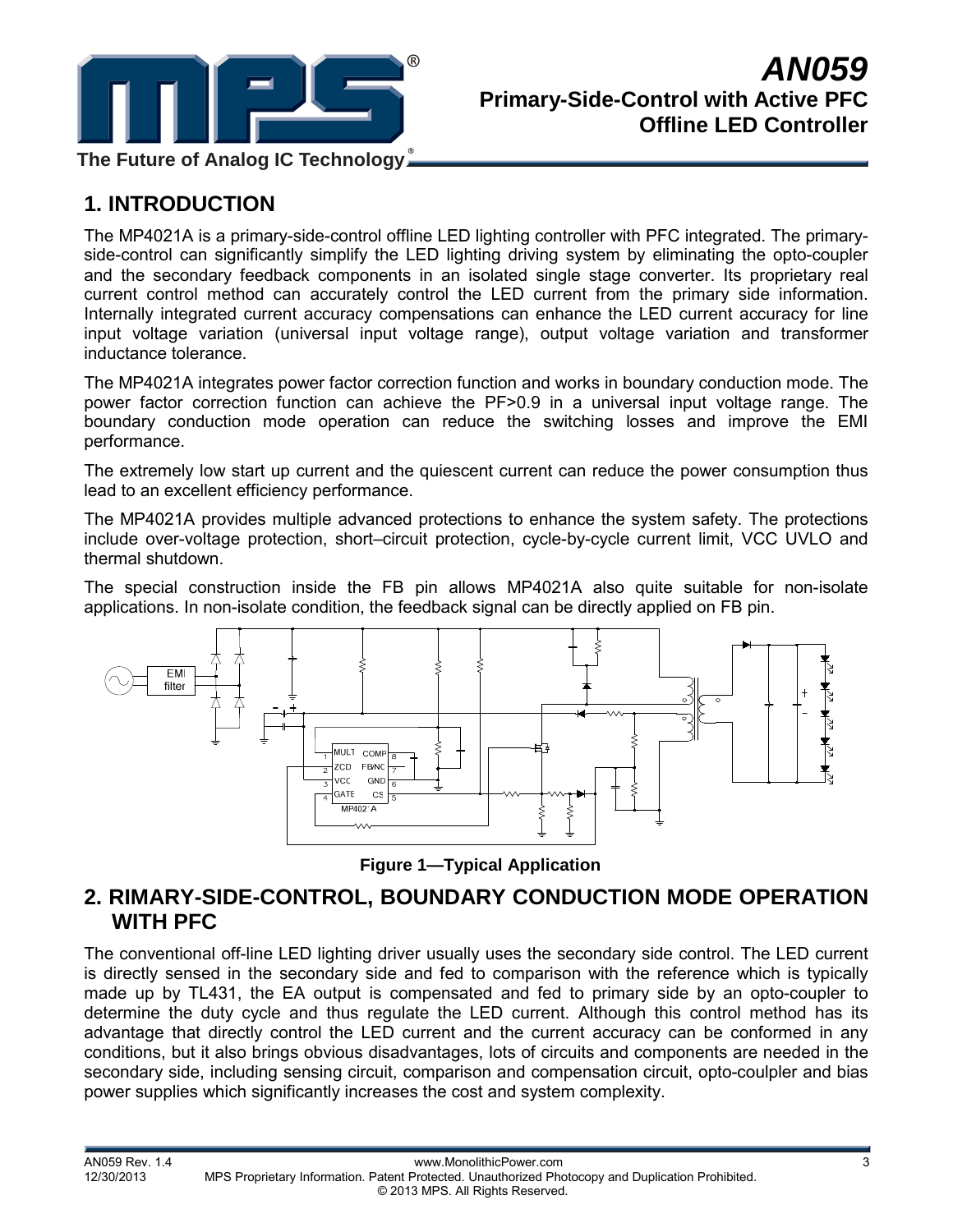Besides, the primary side input stage of a conventional LED lighting driver typically uses a full wave rectifier bridge with an E-cap filter to get an unregulated DC voltage. The E-cap should be large enough to keep a relatively low ripple on the DC voltage. This means the instantaneous input line voltage is lower than the DC voltage on the E-cap most time of a line half-cycle, thus the rectifier diodes only conduct a small portion and make the line input current like a series of narrow pulses whose amplitude maybe 10 times higher than the average DC level. A lot of drawbacks are resulted: much higher peak and RMS current draw from the line, distortion of the line input current causes a poor power factor (most time only 0.5-0.6) and induces large high harmonic contents.

As Shown in Figure 1, the MP4021A uses primary-side-control, no need any secondary feedback components, which can sharply reduce the component amount and cost. As we know, the LED current is the average current of transformer secondary side during a line half-cycle  $I_o = I_s$  avg, the MP4021A can calculate the average current of the transformer secondary side from the primary side information and control it to a required value, this is the MP4021A primary-side-control principle.

The MP4021A integrates power factor correction function and works in boundary conduction mode. The boundary conduction mode, makes the transformer work on the boundary between the continuous and discontinuous mode, which is quite different from the well-known resonant converter. Figure 2 shows the drain-source voltage waveform of primary switch in a conventional current-mode flyback converter operating in the discontinuous conduction mode (DCM). During the first time interval, the drain current ramps up to the desired current level. The power MOSFET then turned off. The leakage inductance in the flyback transformer rings with the MOSFET parasitic capacitance and causes a high voltage spike, which is limited by a clamp circuit. After the inductive spike has damped, the drain voltage equals to the input voltage plus the reflected output voltage. The drain voltage would immediately drop to the bus voltage when the current in the output diode drops to zero if the parasitic ring of the primary inductance and the parasitic capacitance is ignored. However, the drain voltage rings down to this level as shown in Fig 2 due to the parasitic resonance by the primary inductance and the total parasitic capacitance.

For example, the inductance is 1mH and the parasitic capacitance is 100pF, then the resonant frequency is 500kHz. The resonant circuit is lightly damped and the resonant frequency given below is independent of the input voltage and load currents:

$$
f_{\text{resonant}} = \frac{1}{2\pi \cdot \sqrt{L_m \cdot C_{\text{eqp}}}}
$$

Where  $L_m$  is the primary inductance;  $C_{\text{eqp}}$  is the equivalent primary side parasitic capacitance which including parasitic capacitance of the primary winding, the parasitic capacitance of the MOSFET and the parasitic capacitance of the secondary side (including the secondary winding and output rectifier diode) reflect to primary side.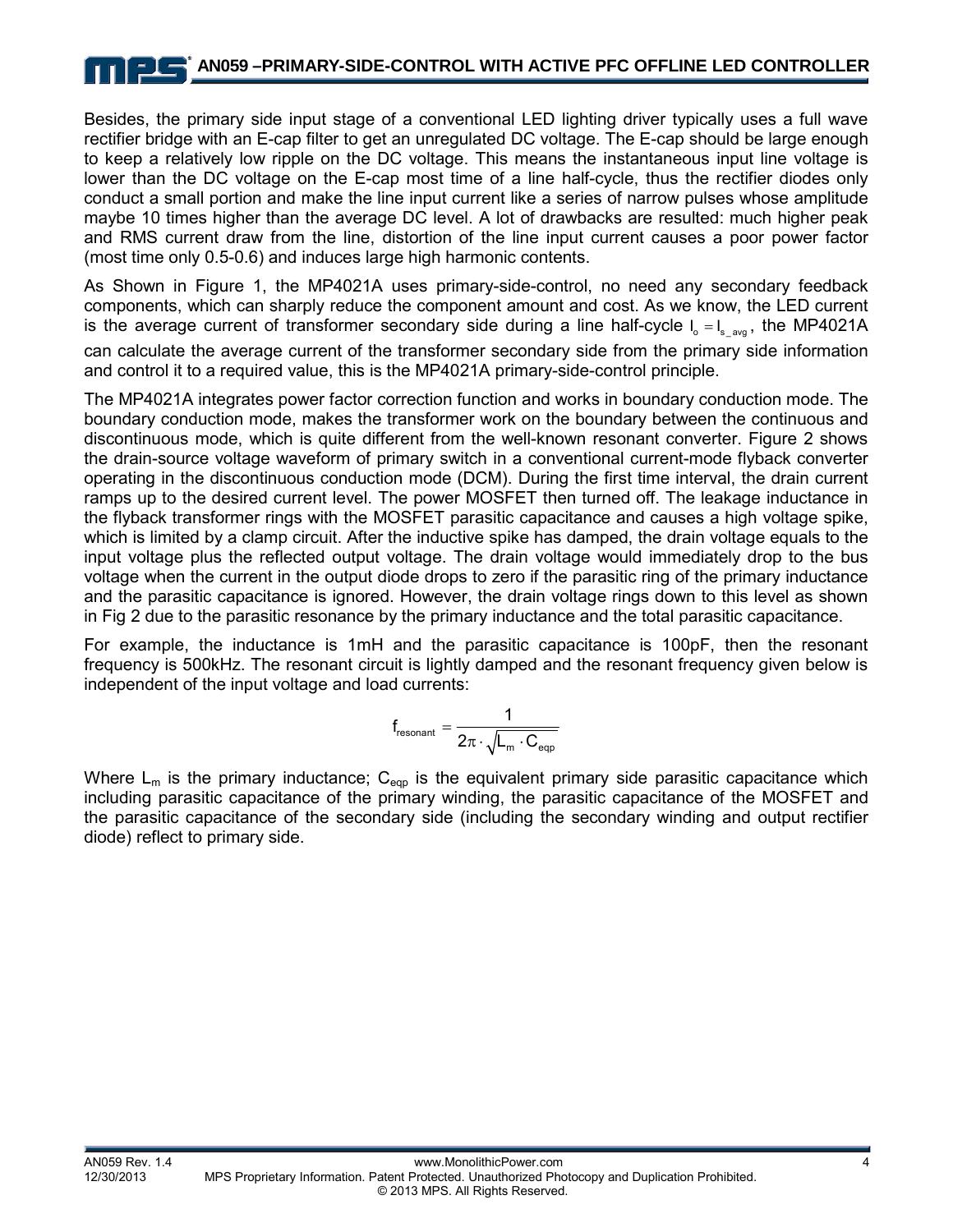**AN059 –PRIMARY-SIDE-CONTROL WITH ACTIVE PFC OFFLINE LED CONTROLLER** 



**Figure 2—Single-Pulsed Flyback Converter** 

In a conventional fixed frequency flyback converter at DCM operation, the primary switch (MOSFET) is turned on at a fixed frequency and turned off when the current reaches the desired level. The device's turn-on time may occur at any point during this parasitic resonance. In some cases the device may turn on when the drain voltage is lower than the bus voltage (means low switching losses and high efficiency), and in some cases the switch will turn on when the drain voltage is higher above the bus voltage (means high switching loss). This characteristic is often observed on the efficiency curves of a discontinuous flyback converters with a constant load, the efficiency fluctuated with the input voltage as the turn-on switching loss changes due to the variation of the drain voltage at the turn on point.

In boundary conduction operation, the switch does not have a fixed switching frequency. The switch will always turn on by the controller when the drain voltage reaches its relatively low point. This can be achieved by detecting the auxiliary winding voltage  $V_{ZCD}$ , which is a ratio of primary winding voltage. Show in the Figure 3, setting a falling edge detecting near zero, when the secondary side current deceases to zero, the parasitic resonance make the ZCD voltage decrease, when it reaches to detecting threshold, the MOSFET turning on signal will be triggered. The detecting delay time is determined by the transformer magnetizing inductance, parasitic capacitance and ZCD filtering capacitor. The switch on time  $(T_1$  in Figure 3) is determined by the feedback loop as conventional peak current mode control. The energy stored in the magnetizing inductor is fully transferred to the output.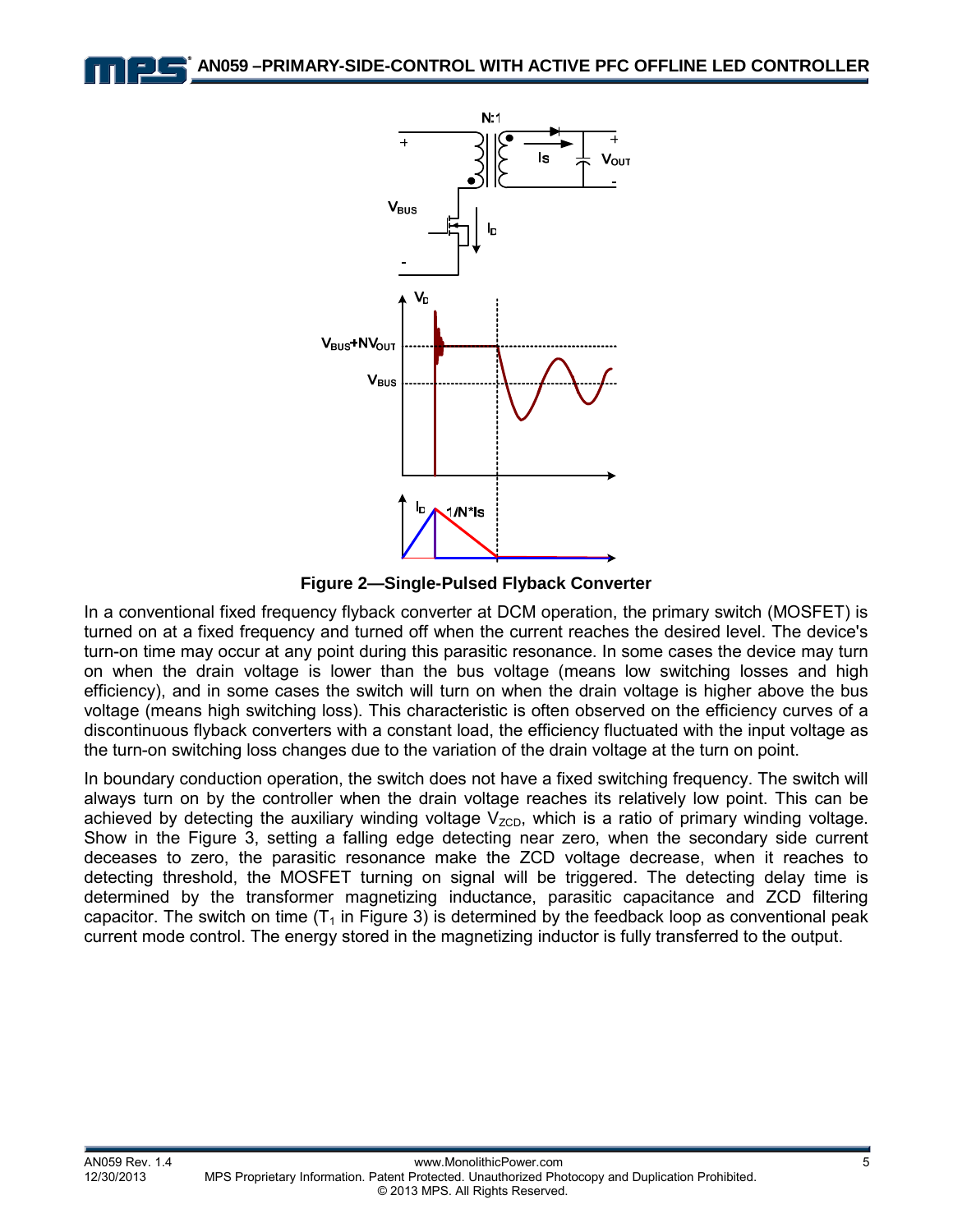



**Figure 3—Boundary Conduction Mode** 

Compared to the conventional flyback under CCM and DCM operation, the boundary conduction mode operation can minimize the turn on switching loss, thus increasing efficiency and lowering device temperature rise.



#### **Figure 4—MP4021A Function Block Diagram and the Controlled LED Driving Converter**

The MP4021A function block diagram and the controlled LED Driving Converter are shown in Figure 4. The converter consists of an EMI filter, a diode bridge rectifier, a flyback circuit with the controller MP4021A. The goal is to regulate the output LED current to a required constant value and achieve the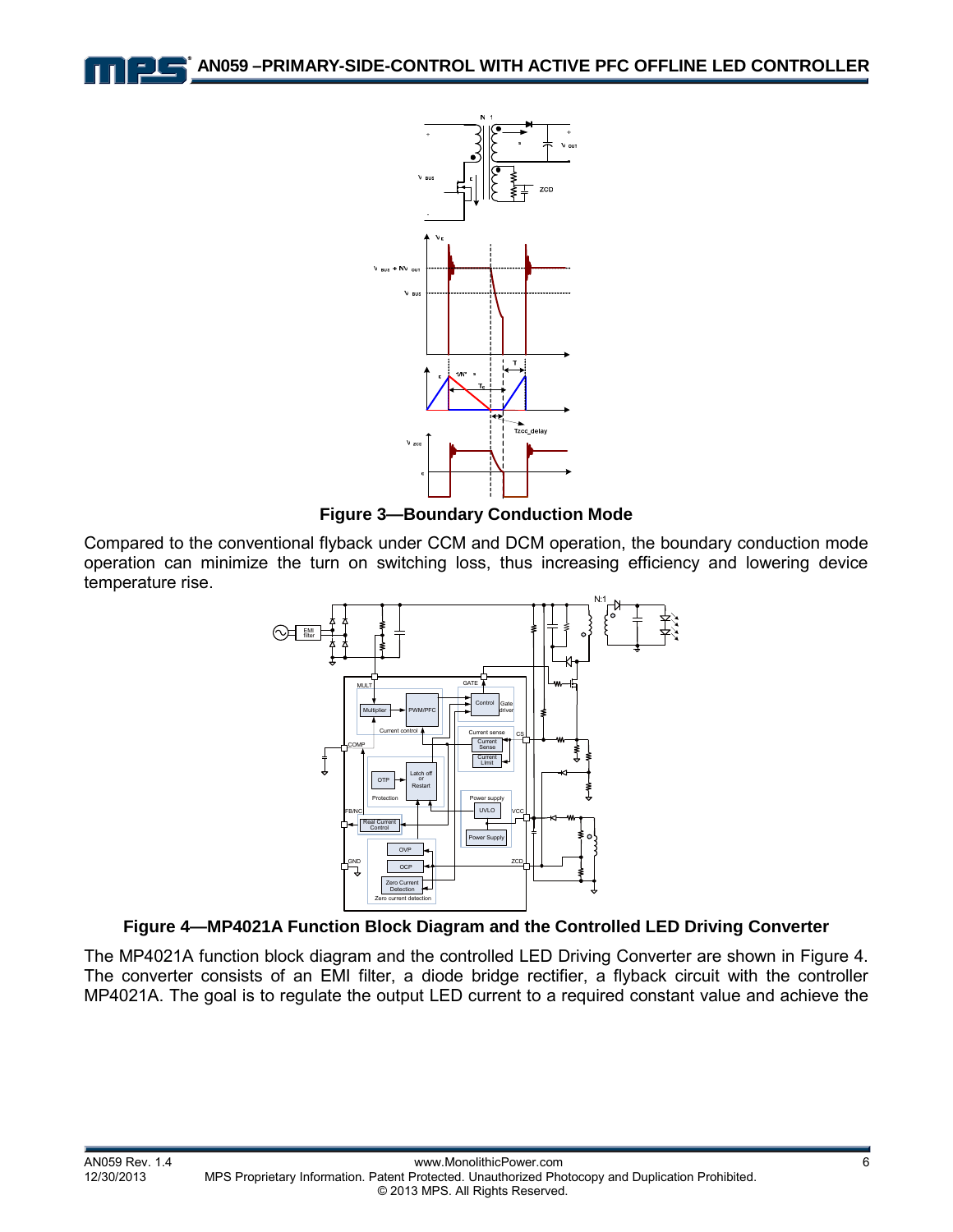power factor correction function of input current. The operation of the converter can be summarized by the following description.

The AC mains voltage is rectified by the diode bridge, the rectified half sinusoid wave is applied to the flyback circuit. When the MOSFET is turned on, the transformer primary side current begins to ramp up from zero, and this current will be sensed at CS pin through a sensing resistor. The sensed current signal will be fed to the primary-side-control block to calculate its average value. The internal error amplifier compares the average value with an internal reference (0.4V), generating a signal error proportional to the difference between them. If the bandwidth of the error amplifier is narrow enough (below 20Hz), the error signal is a DC value over a line half-cycle and kept at a constant value until the average value equals the reference. That means the output LED current is regulated to a required constant value.

The error signal is fed into the multiplier block and multiplied by a partition of the rectified mains voltage. The result will be a rectified sinusoid whose peak amplitude depends on the mains peak voltage and the value of the error signal. The output of the multiplier is then fed into the negative input of the current comparator, thus it represents a sinusoidal reference for PWM. As the voltage on the current CS pin equals the value on the negative input of the current comparator, the external MOSFET is turned off. As a consequence, the peak primary current will be enveloped by a rectified sinusoid and has the same phase with the main input voltage, so a good power factor can be implemented. It is possible to prove also that this operation produces a constant ON-time over each line half-cycle.

$$
V_{\text{cs}} = R_{\text{s}} \cdot V_{\text{in}} \cdot \frac{T_{\text{on}}}{L_{\text{m}}} \qquad V_{\text{Multiplier}} = K_{1} \cdot K_{2} \cdot V_{\text{in}} \cdot (V_{\text{COMP}} - 1.5),
$$
  
Have  $V_{\text{cs}} = V_{\text{Multiplier}}$ , 
$$
\qquad \qquad \text{got } T_{\text{on}} = \frac{L_{\text{m}} \cdot K_{1} \cdot K_{2} \cdot (V_{\text{COMP}} - 1.5)}{R_{\text{s}}}
$$

Where L<sub>m</sub> is the primary inductance, R<sub>s</sub> is the current sensing resistor, K<sub>1</sub> is the multiplier gain, K<sub>2</sub> is the ratio of the MULT pin voltage to mains voltage.

After the MOSFET has been turned off, the transformer discharges its magnetizing energy into the load at the secondary side until its current goes to zero. When the current reaches to zero, the transformer has now run out of energy, the drain node is floating and the inductor resonates with the total capacitance of the drain. The drain voltage drops rapidly below the instantaneous line voltage and the detecting signal on ZCD drives the MOSFET on again and another conversion cycle starts. So, in each duty cycle, the MOSFET turns on at the current reaching zero, the converter works at boundary conduction mode. The relatively low drain voltage at turning on reduces both the turn on loss and the drain capacitive energy which is also dissipated at MOSFET turning on.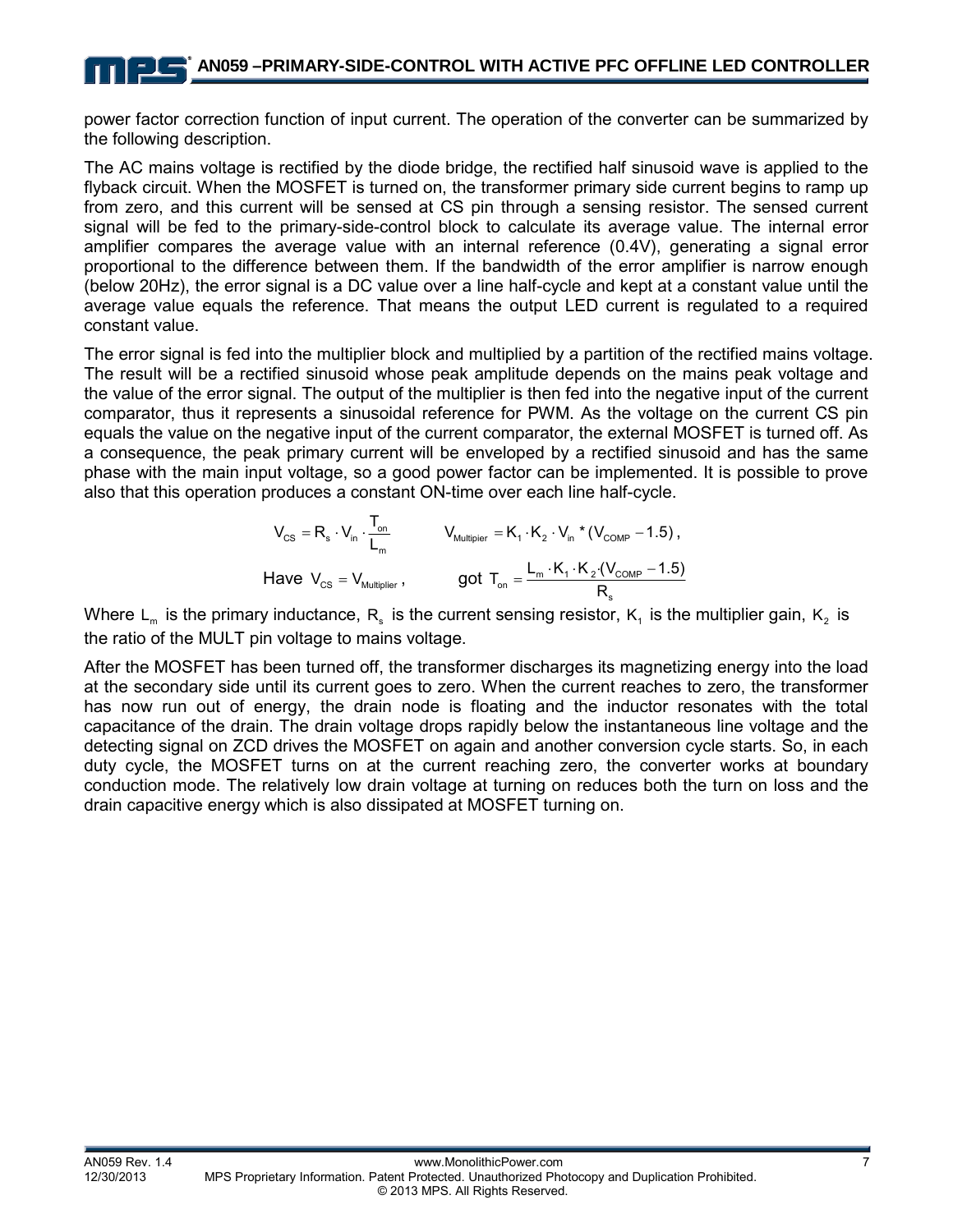**AN059 –PRIMARY-SIDE-CONTROL WITH ACTIVE PFC OFFLINE LED CONTROLLER** 



**Figure 5—Transformer Both Side Current and MOSFET Gate Timing**

The transformer current on both side and the MOSFET gate timing are shown in Figure 5. The operation frequency increases with the instantaneous mains voltage increases. when the mains voltage closed to the zero-crossing point, the frequency maybe very high. The MP4021A has internally set a 3.5µs minimum off time to limit the maximum switching frequency and help for high efficiency and low EMI performance.

# **PIN FUNCTION AND OPERATION INFORMATION**

Gate

#### **Pin1 (MULT)**

The MULT pin is one of the input pin of the internal multiplier. This pin should be connected to the tap of the resistor divider from the rectified instantaneous line voltage. The output of the multiplier will be shaped as sinusoid too. This signal provides the reference for the current comparator which sets the primary peak current shaped as sinusoid in phase with the input line voltage cycle by cycle.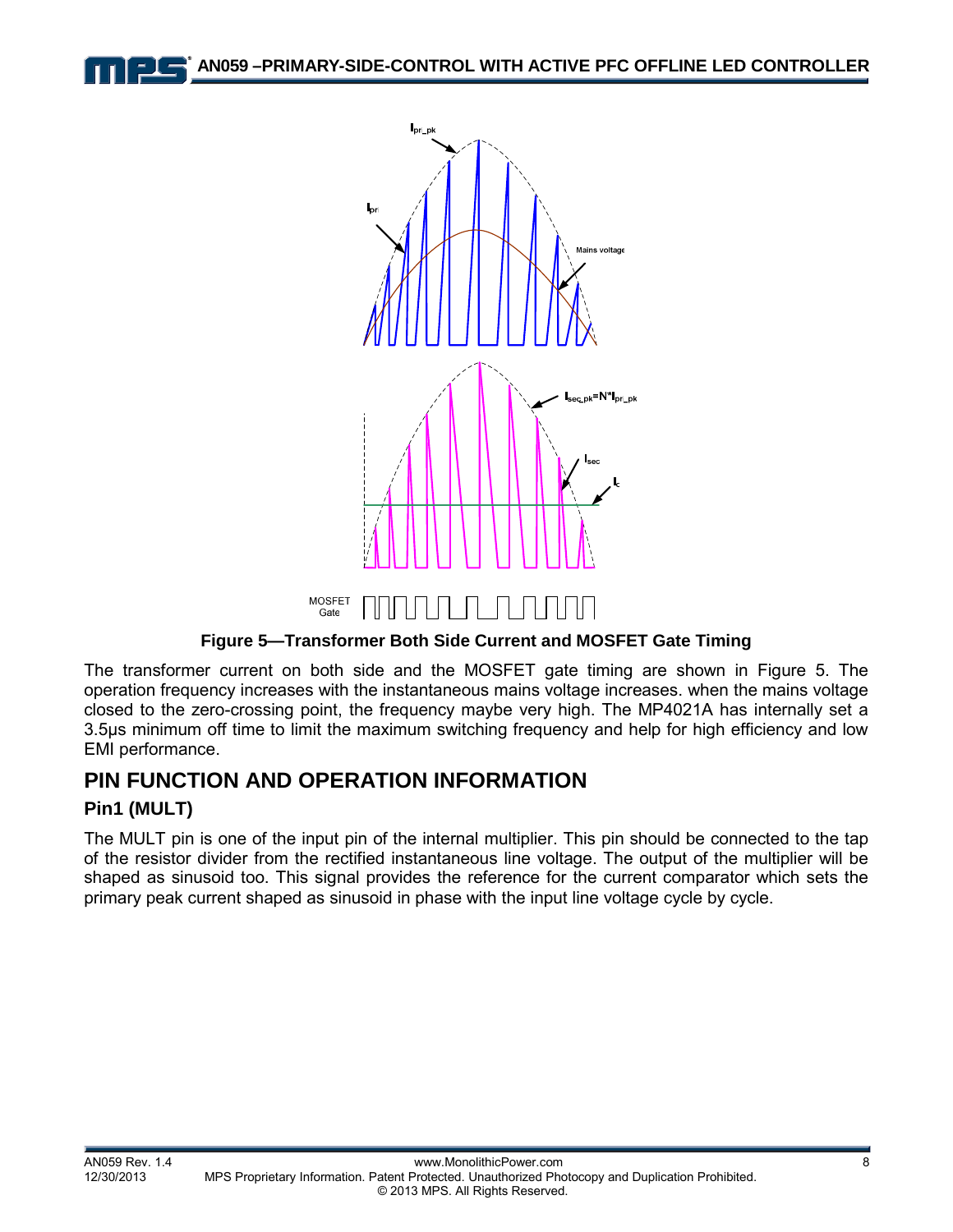

**Figure 6—The MULT Pin Connection Circuitry**

The MULT pin linear operation voltage range is 0~3V, for an universal AC input application, the MULT pin voltage need to be set low at the minimum AC input voltage so that the MULT voltage will not exceed 3V at the maximum AC input voltage. But also, the MULT pin voltage can not be set too low, this will cause a high COMP voltage to regulate the same LED current, The COMP voltage may saturate when the MULT pin is set too low. A recommended model to set the MULT voltage is shown as follow:

$$
\sqrt{2} \cdot V_{\text{in\_max(rms)}} \cdot \frac{R_{\text{MULT2}}}{R_{\text{MULT1}} + R_{\text{MULT2}}} \approx 2.5 \approx 3
$$

Considering the losses, the R<sub>MULT1</sub> should be large enough, for example, 85V~265VAC input, the R<sub>MULT1</sub>,  $R_{MULT2}$  can be chosen as 1M, 6.8k $\Omega$  with a 100pF bypass capacitor.

**Pin2 (ZCD)** 



**Figure 7—The ZCD Pin Connection Circuitry**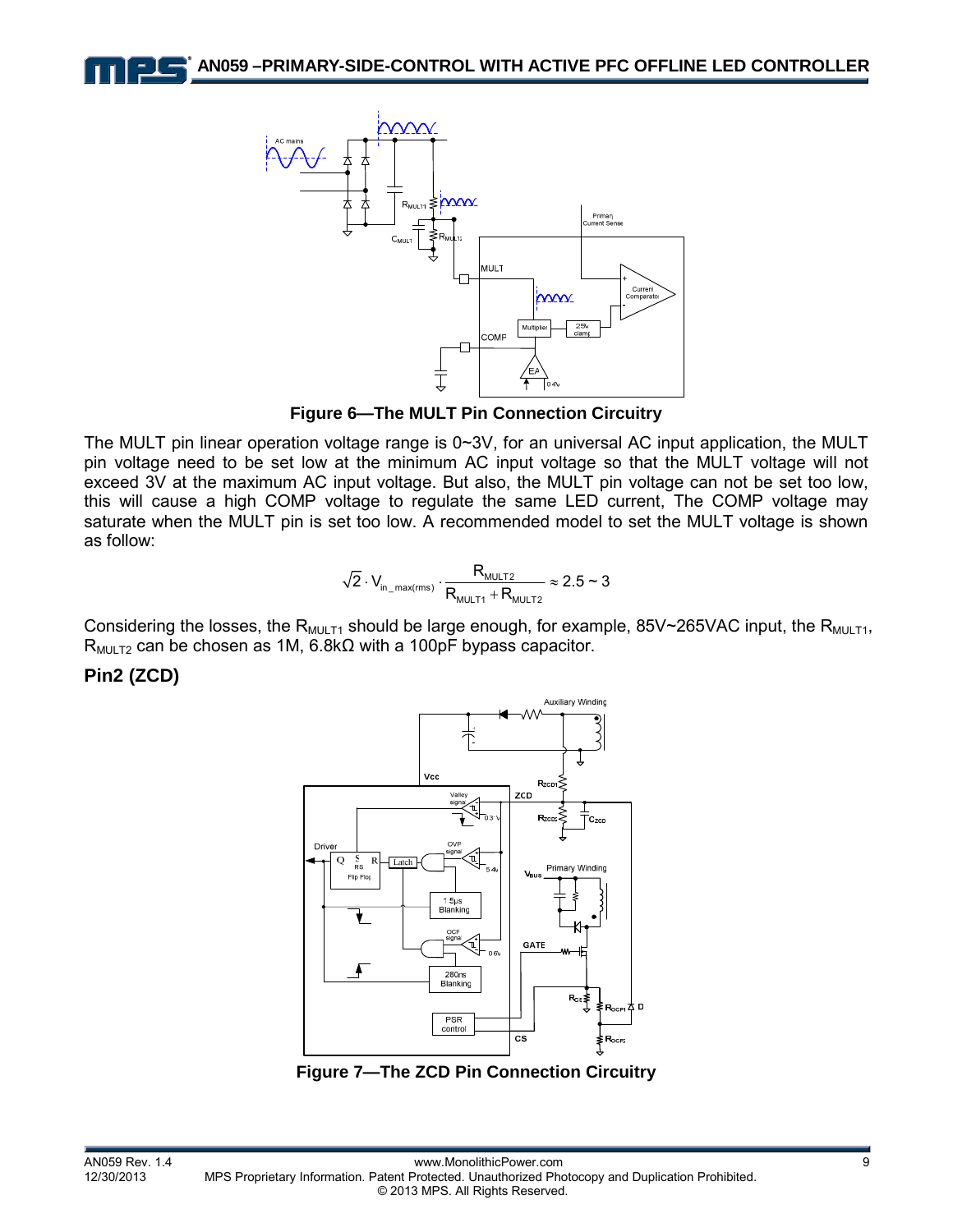### **AN059 –PRIMARY-SIDE-CONTROL WITH ACTIVE PFC OFFLINE LED CONTROLLER**

The ZCD pin connection circuitry is shown in Figure 7. The ZCD pin is connected to the auxiliary winding through a resistor divider. The ZCD pin is used for three functions. One is to detect zero-cross condition of the auxiliary winding voltage after the secondary side current decreases to zero, which achieves the boundary conduction mode operation to minimize the switching losses and EMI. The second function of ZCD pin is to implement the output over voltage protection by comparing to the internal 5.4V reference. The third function is to activate the over current protection by detecting the primary-side current.

The internal gate turn-on signal occurs when the ZCD pin voltage gets a falling edge below 0.31V from the resistor divider with a 0.65V hysteresis. A ceramic by pass capacitor is needed to absorb the high frequency oscillation of the leakage inductance and the parasitic capacitance after primary switch turns off which may mis-trigger the ZCD pin detection (see Figure 9). The switching frequency of MP4021A is variable, the frequency is changing with the input instantaneous line voltage. To limit the maximum frequency and get a good EMI and efficiency performance, MP4021A employs an internal minimum off time limiter—3.5μs, shown in Figure 8.



**Figure 8—Minimum Off Time** 

The output over voltage protection is achieved by detecting the positive plateau of auxiliary winding voltage which is proportion to the output voltage (see Figure 9). Once the ZCD pin voltage is higher than 5.4V, the OVP signal will be triggered and latched, the gate driver will be turned off and the VCC voltage dropped below the UVLO which will make the IC reset and the system restarts again. The output OVP setting point can be calculated as:

$$
V_{\text{out–ovp}}\cdot\frac{N_{\text{aux}}}{N_{\text{sec}}}\cdot\frac{R_{\text{ZCD2}}}{R_{\text{ZCD1}}+R_{\text{ZCD2}}}=5.4V
$$

Where  $V_{\text{out}}$  <sub>ovp</sub> is the output OVP setting voltage; N<sub>aux</sub> is the auxiliary winding turns of the transformer and N<sub>sec</sub> is secondary winding turns of the transformer. Following should be considered when choosing the resistor value: the losses and the ZCD falling edge detection delay time with the ceramic bypass capacitor, enlarging the delay time will reduce output LED current, basically, the delay time should be limited in 1.5μs. To avoid the OVP mis-trigger by the oscillation spike after the switch turns off, the MP4021A integrates an internal  $T_{\text{OVPS}}$  blanking time for the OVP detection, typical 1.5µs (see Figure 9). Moving the current-limiting resistor between the output of the aux-winding and the ZCD resistor divider can also work as suppresser to avoid the mis-trigger OVP.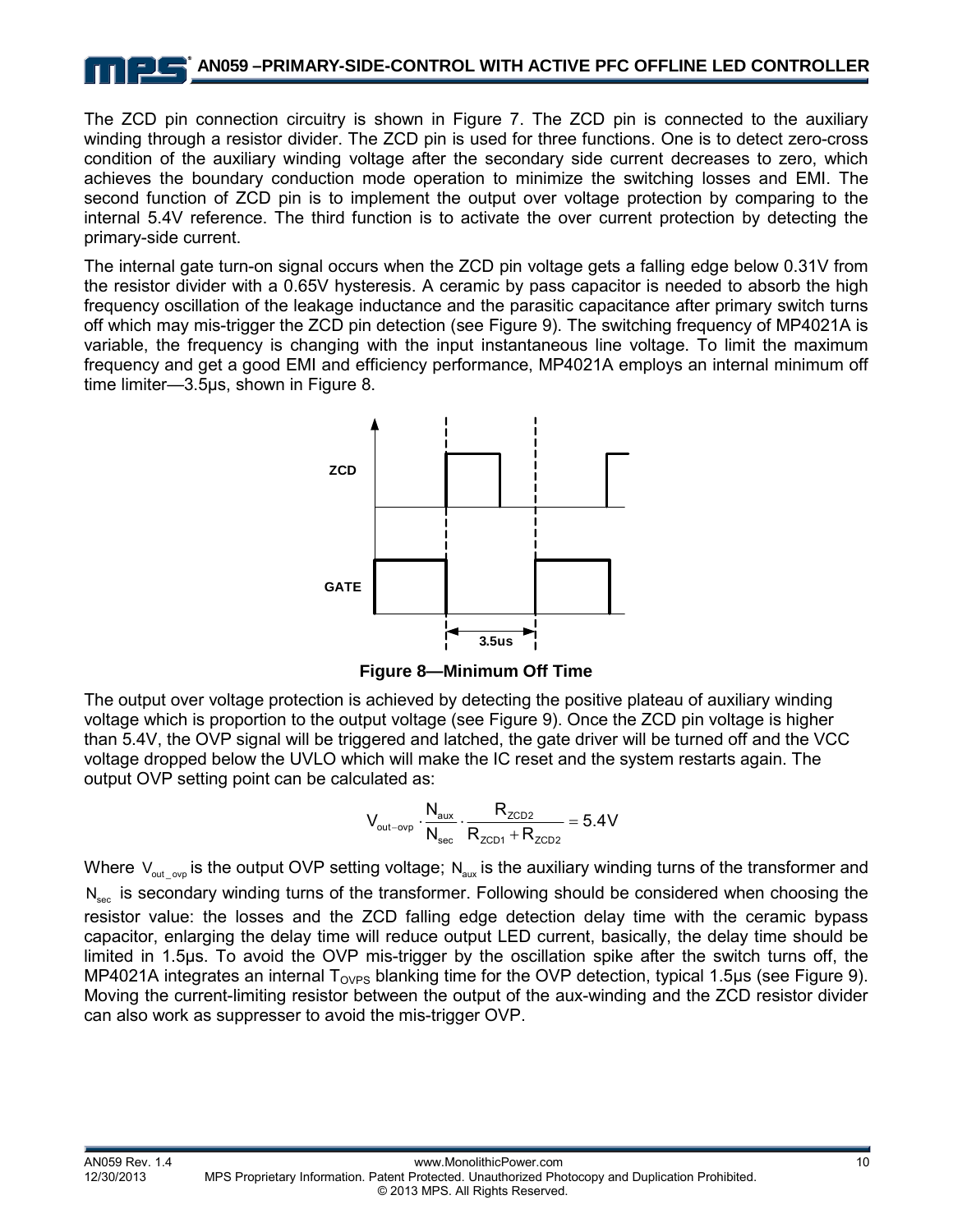

**Figure 9—The ZCD Voltage** 

As over current protection, tie a resistor divider form CS sensing resistor to ZCD pin, shown in Figure 7. When the power MOSFET in the primary-side is turned on, the ZCD pin monitors the rising primaryside current, once the ZCD pin reaches OCP threshold, typical 0.6V, the gate driver will be turned off to prevent the chip form damage and the IC works at quiescent mode, the VCC voltage dropped below the UVLO which will make the IC shut down and the system restarts again. The primary-side OCP setting point can be calculated as:

$$
I_{\text{PRI\_OCP}}\cdot R_{\text{CS}}\cdot\frac{R_{\text{OCP2}}}{R_{\text{OCP1}}+R_{\text{OCP2}}}-V_{\text{D}}=0.6V
$$

Where  $I_{PRI_{OCP}}$  is primary-side over current protection current value,  $V_D$  is the voltage drop of the diode. Please note that, when the MOS is turned on, the taps of the ZCD zero-current detector resistor divider and the OCP resistor divider are connected by a diode. So, to avoid the effect of the ZCD zero-current detector, the value of the resistors to set the OCP threshold ( $R_{OCP1}$  &  $R_{OCP2}$ ) should be much smaller than those of the ZCD zero-current detector ( $R_{ZCD1}$  &  $R_{ZCD2}$ ). For some applications, for example, the primary-side inductance value is very small, the minimal-off time feature could cause the system works in DCM at the zero-crossing of the BUS voltage. To improve the OCP function in this condition, please remove  $C_{ZCD}$  and reduce the value of  $R_{ZCD1}$  and  $R_{ZCD2}$  proportionally.

#### **Pin3 (VCC)**



**Figure 10—The VCC Pin Connection Circuitry and the Power Supply Flow-Chart**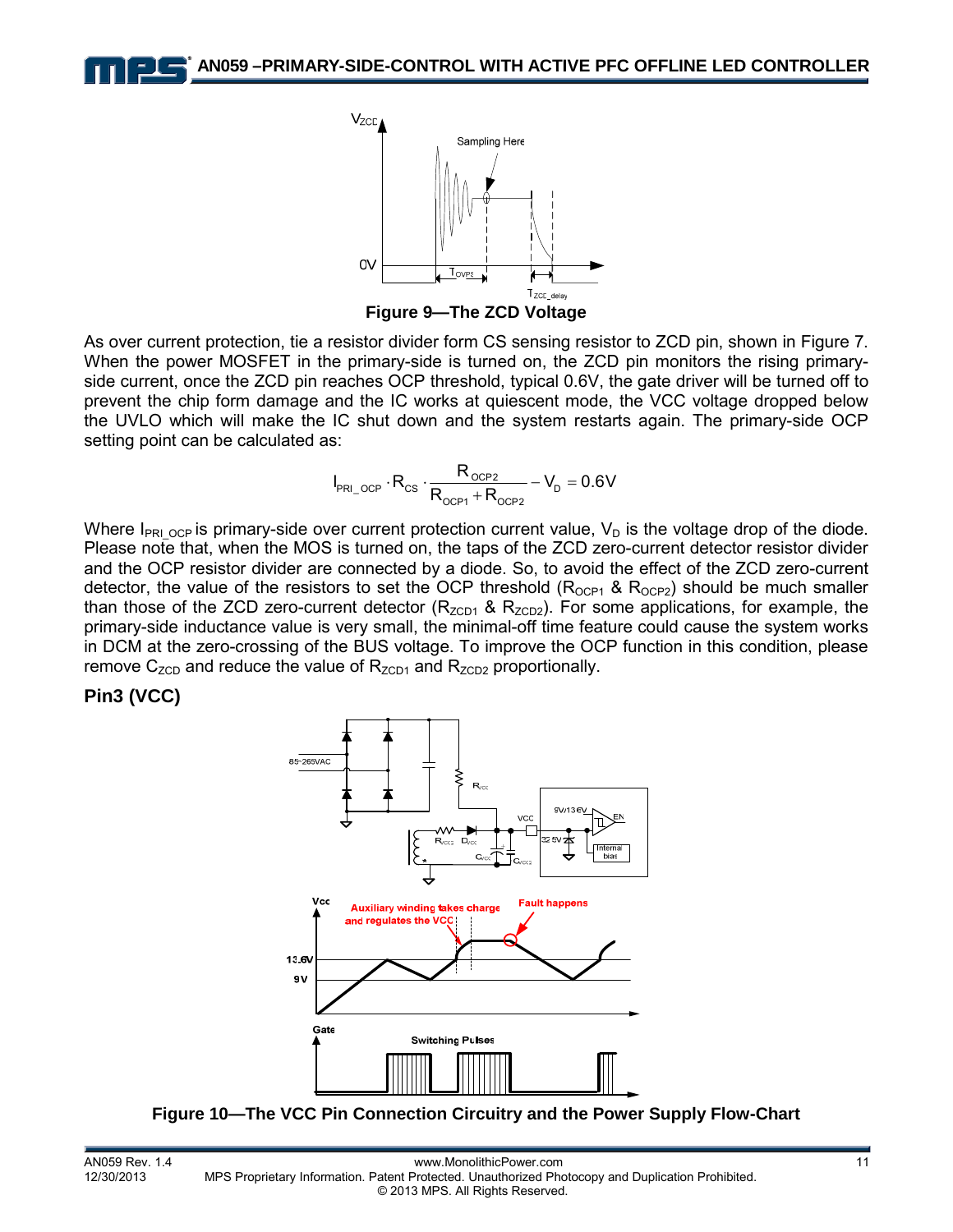# **AN059 –PRIMARY-SIDE-CONTROL WITH ACTIVE PFC OFFLINE LED CONTROLLER**

The VCC pin provides the power supply both for the internal logic circuitry and the gate driver signal. The VCC pin connection circuitry and the power supply flow-chart is shown in Figure 10. When AC power supply is on, the bulk capacitor  $C_{VCC1}$  (typically 22 $\mu$ F) is first charged by the start up resistor  $R_{VCG1}$  from the AC line, once the VCC voltage reaches 13.6V, the IC will be enabled and begin to switch, the power consumption of the IC increases, then the auxiliary winding starts working and mainly takes the charge of the power supply for VCC. Since the voltage of auxiliary winding is proportion to that of the secondary winding, the VCC voltage will be finally regulated to a constant value. If VCC drops below the UVLO threshold 9V before the auxiliary winding can provide the power supply, the IC will be shut down and the VCC will restart charging from AC line again. If fault condition happens at normal operation, the switching signal will be stopped and latched, the IC works at quiescent mode, when the VCC voltage drops below 9V the system restarts again. So, the  $R_{VCC1}$  should be large enough to limit the charging current which ensures the VCC voltage can drop below 9V UVLO threshold at quiescent mode (typically 0.75mA consumption current in quiescent mode). Also, a small ceramic capacitor (typically 0.1μF) is needed to reduce the noise.

#### **Pin4 (GATE)**

Gate drive output for driving external MOSFET. The internal totem pole output stage is able to drive external high power MOSFET with 1A source capability and 1.2A sink capability. The high level voltage of this pin is clamped to 13.5V to avoid excessive gate drive voltage. And for normal operation, the low level voltage is higher than 6V to guarantee enough drive capacity. Connect this pin to the MOSFET gate in series with a driving resistor. A smaller driving resistor provides faster MOSFET switching, reduces switching loss and improve MOSFET thermal performance. However larger driving resistors usually provide better EMI performance. It is a tradeoff. For different applications, the driving resistors should be fine tuned. Typically, the value can be  $5\Omega \sim 20\Omega$ .

#### **Pin5 (CS)**

The CS pin is used to sense the primary side current via a sensing resistor, the resulting voltage is internally fed both to the current comparator to determine the MOSFET turn off time and the average current calculation block to calculate the primary current average value. The output LED mean current can be calculated approximately as:

$$
I_0 \approx \frac{N \cdot V_{FB}}{2 \cdot R_s}
$$

Where N is the turn ratio of primary winding to secondary winding,  $V_{FB}$  is the feedback reference voltage (typically 0.4V),  $R_s$  is the sensing resistor connected between the MOSFET source and GND. The maximum voltage on CS pin is clamped at 2.5V to get a cycle-by-cycle current limit.

In order to avoid the premature termination of the switching pulse due to the parasitic capacitance discharging at MOSFET turning on, an internal leading edge blanking (LEB) unit is employed between the CS Pin and internal feedback. During the blanking time, the internal fed path is blocked. Figure 11 shows the leading edge blanking.



**Figure 11— The Leading Edge Blanking**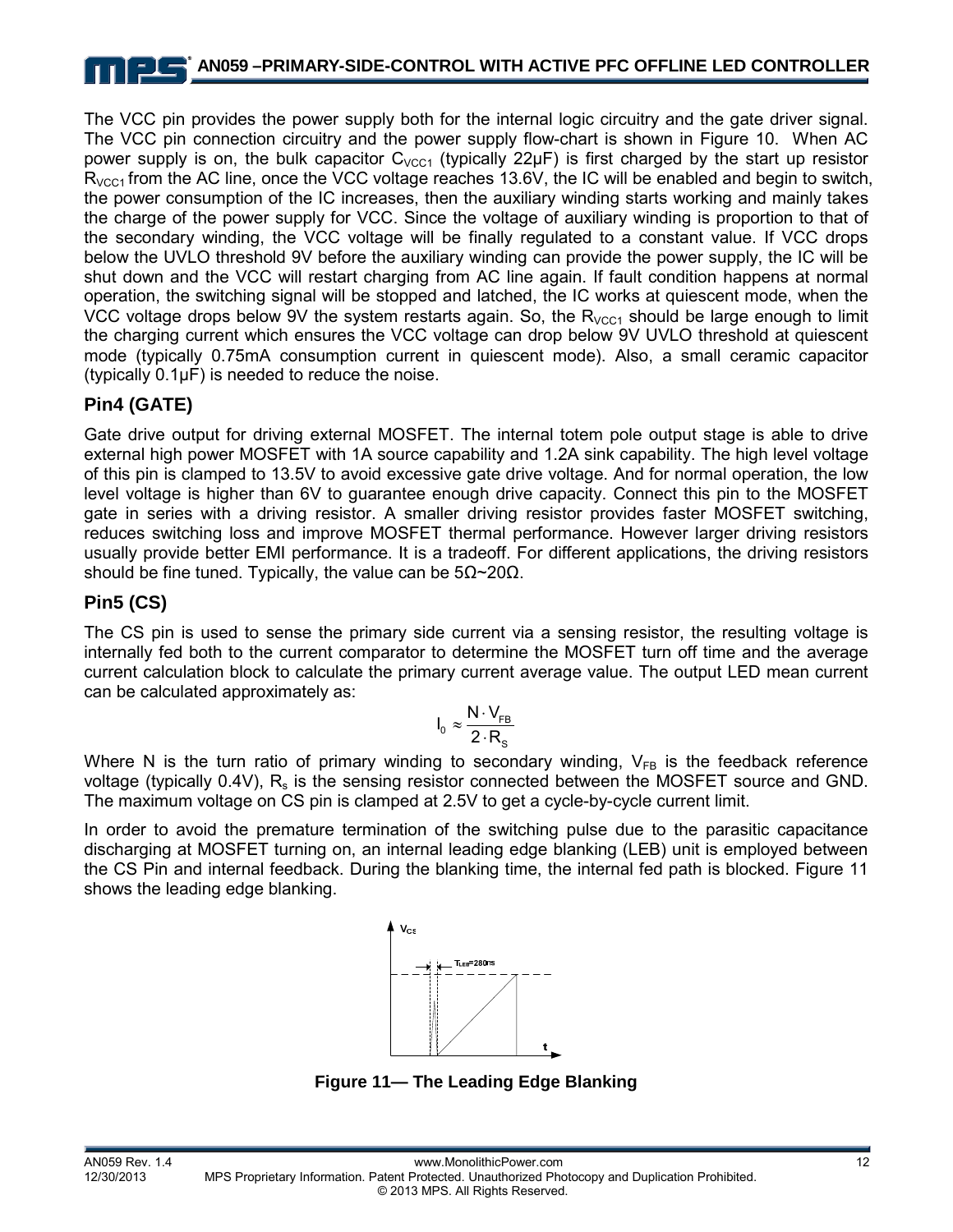In the case of current sensing, shows as Figure 12, the MOSFET has a delay time due to the propagation delay of the gate control circuit, the delay time is the inherent characteristic of the control circuit, so  $T_{delay}$  can be assumed as constant. The delay will lead an error of the primary side peak current. The error increases with the input instantaneous line voltage increase.  $\triangle$  12 is bigger than  $\triangle$  11 due to the bigger rising slope (the higher input voltage, the bigger rising slope). So, the difference of  $\triangle$ I will cause a bad output LED current line regulation.



**Figure 12—The Propagation Delay of the Primary Current** 

The propagation delay influence to the line regulation can be well improved by adding feed-forward from AC line voltage to CS pin, shown in Figure 13, the higher line voltage, the higher feed-forward offset. The feed-forward offset value need fine tune in real application and it is case by case.



**Figure 13—The Feedforward Compensation on CS Pin** 

#### **Pin6 (GND)**

Ground pin, current return of the control signal and the gate drive signal. It is recommended to connect power GND and analog GND to this pin in the PCB layout. The power GND for power switches and the analog GND for the control signals is desired to be separated and only connected at this pin.

## **Pin7 (FB/NC)**

Feedback signal pin. Shown in Figure 14, the FB signal is fed to the error amplifier and comparing with the 0.4V reference, at steady state, the average value of FB will be regulated to 0.4V. The average current calculation block output is internally connected to the FB with high input impedance, if there is no other external feedback signal is applied on FB pin, the average current from CS pin will be regulated, if there is external FB signal with low input impedance apply in this pin, the external FB signal will be regulated. This structure makes the MP4021A suitable both for primary side control application without other feedback signals and direct control application with external feedback signal applied.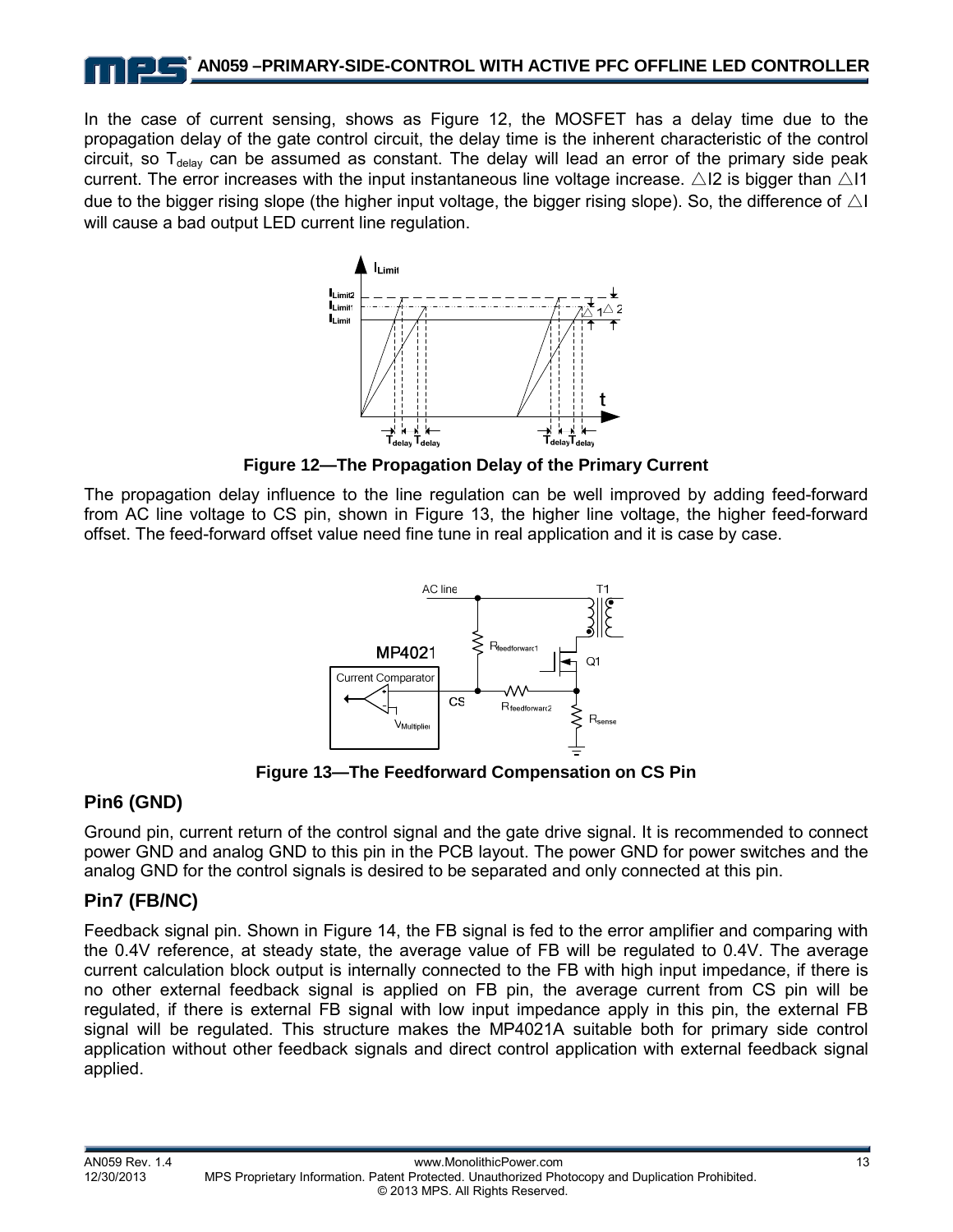



**Figure 14—FB Pin Structure** 

#### **Pin8 (COMP)**

Loop compensation pin. Connect a compensation cap from this pin to AGND. This cap should be low ESR ceramic cap such as X7R. The COMP pin is the internal error amplifier output. In order to get a limit loop bandwidth <20Hz, the cap should be select from 2.2µF to 10µF. A larger cap results in small input and output current ripple and better thermal, EMI, steady states performance, but also, a large cap means a longer soft start time which will cause a bigger voltage drop for VCC at start up (see Figure 15), if the VCC drops below UVLO, the start up may fail. So the compensation cap selection and the VCC voltage drop at start up should be double checked in real design.



**Figure 15—COMP and VCC Waveforms at Start Up** 

#### **Output Short Circuit Protection**

When the output short circuit happens, theoretically, the positive plateau of auxiliary winding voltage is also near zero, the VCC can not be held on and it will drop below VCC UVLO. The IC will shut down and restart again. And at the same time, the primary current will rise up when output short circuit occurs, so it will trigger the ZCD over current protection to prevent the damage from output short circuit failure.

#### **Auto Restart**

The MP4021A integrates an auto starter, the starter starts timing when the MOSFET is turned on, if ZCD fails to send out another turn on signal after 130µs, the starter will automatically send out the turn on signal which can avoid the IC unnecessary shut down by ZCD missing detection.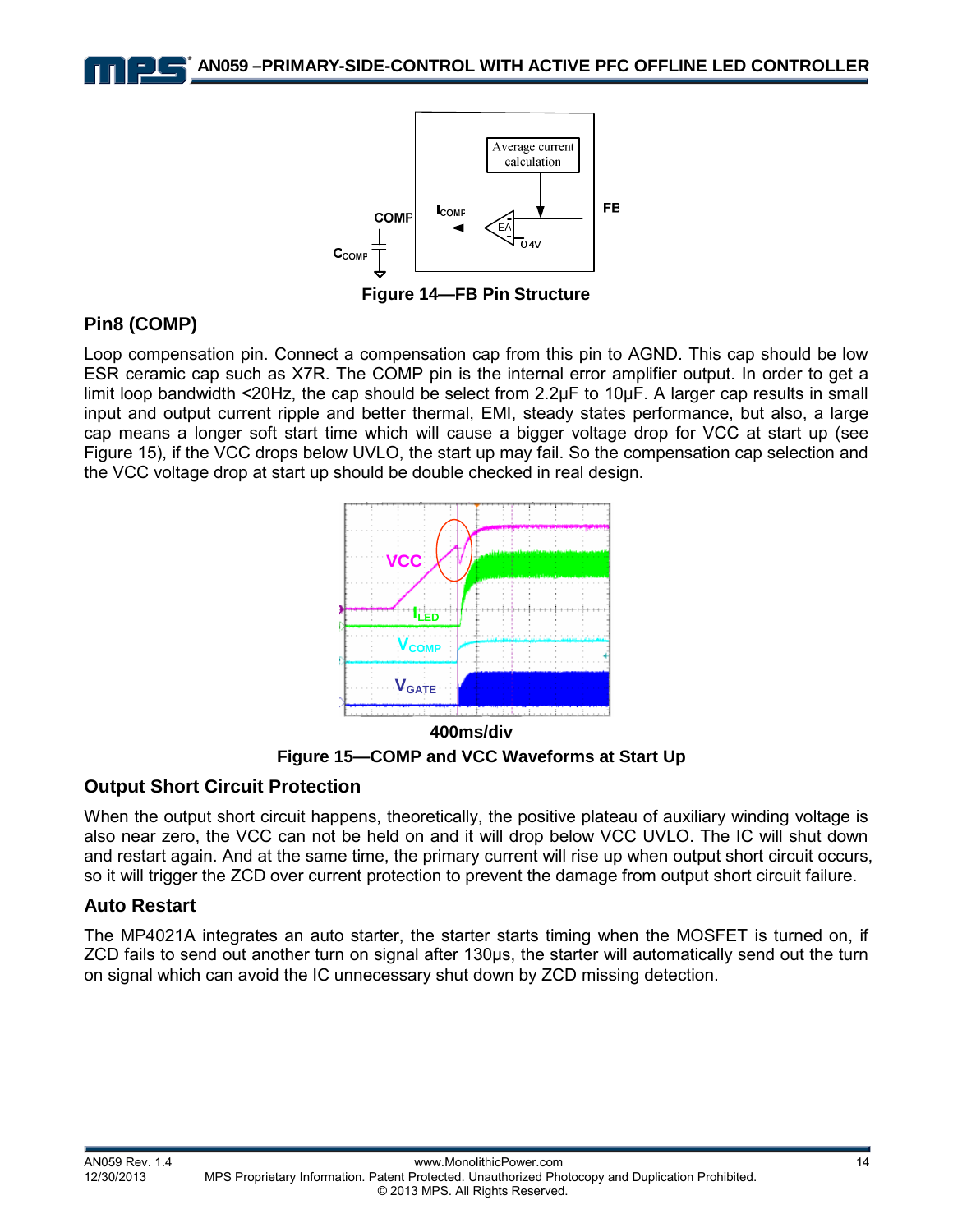# **4. DESIGN EXAMPLE**

#### **8W LED Bulb Driver with High Power Factor and Excellent Line Regulation**

#### **A. Specifications**

- Input AC mains: 85V~265V RMS,  $V_{ac,min} = 85V$ ,  $V_{ac,max} = 265V$ ,  $V_{in,max} = \sqrt{2} \cdot V_{ac,max}$  $V_{in}(V_{ac},t) = |\sqrt{2} \cdot V_{ac} \cdot sin(2 \cdot \pi \cdot f_{mains} \cdot t)|$ , Input AC mains frequency:  $f_{mains}$ =50Hz
- Output: LED voltage  $V_0$ =16V, LED current  $I_0$ =500mA,  $P_0=V_0*I_0=8W$
- Output OVP threshold: 22V

#### **B. Schematic**



**Figure 16—Schematic**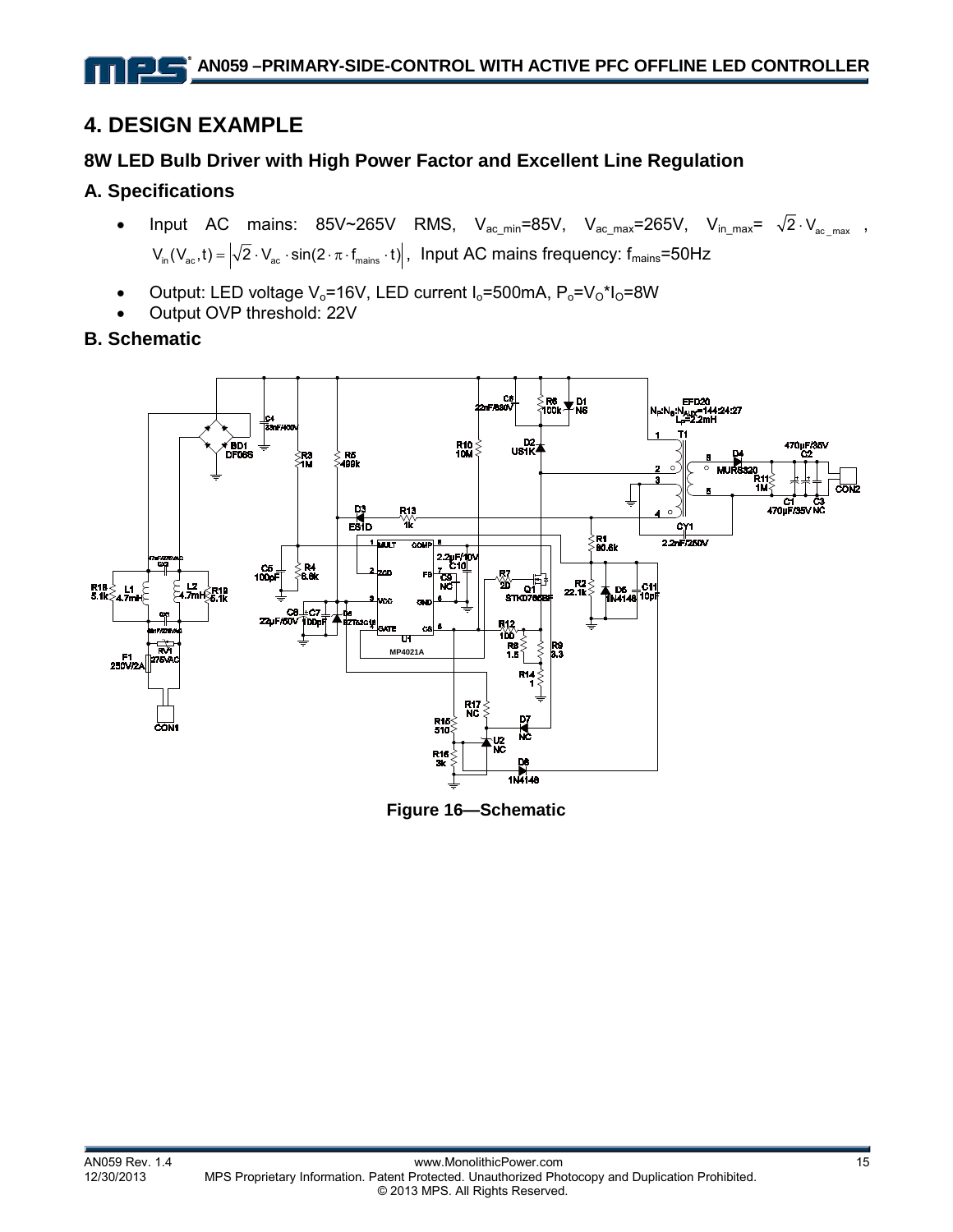#### **C. Turns Ratio-N, Primary MOSFET and Secondary Rectifier Diode Voltage Rating Selection**

Figure 17 shows the typical Drain-Source voltage waveform of the primary MOSFET and secondary rectifier diode. From the waveform, the primary MOSFET Drain-Source voltage rating  $V_{P\text{-MOS}}$  can be got as:

$$
V_{P-MOS} = V_{in \ \text{max}} + N \cdot V_{O} + 150V \tag{1}
$$

Where 150V maximum spike voltage is assumed here.

The secondary rectifier diode voltage rating  $V_{\text{DIODE}}$  can be got as:

$$
V_{\text{DIODE}} = V_{\text{in} \text{max}} / N + V_0 + 40V
$$
 (2)

Where 40V maximum spike voltage is assumed here.



**Figure 17—Drain-Source Voltage of Primary MOSFET and Secondary Rectifier Diode** 

From (1) and (2), the voltage rating of primary MOSFET and secondary rectifier diode versus turns-ratio N is shown in Figure 18. Then the turns-ratio N can be determined for the required MOSFET and Rectifier diode voltage rating. Sometimes N can be selected within a range, then smaller N means larger turn on time and larger primary RMS current, this will lead a larger size transformer, so a relatively larger N is preferred. Here choosing N=6, so 650V or 700V MOSFET and 150V, 200V schottky or fast recovery diode can be used.



**Figure 18—Voltage Rating of Primary MOSFET and Secondary Rectifier Diode vs. Turn Ratio-N**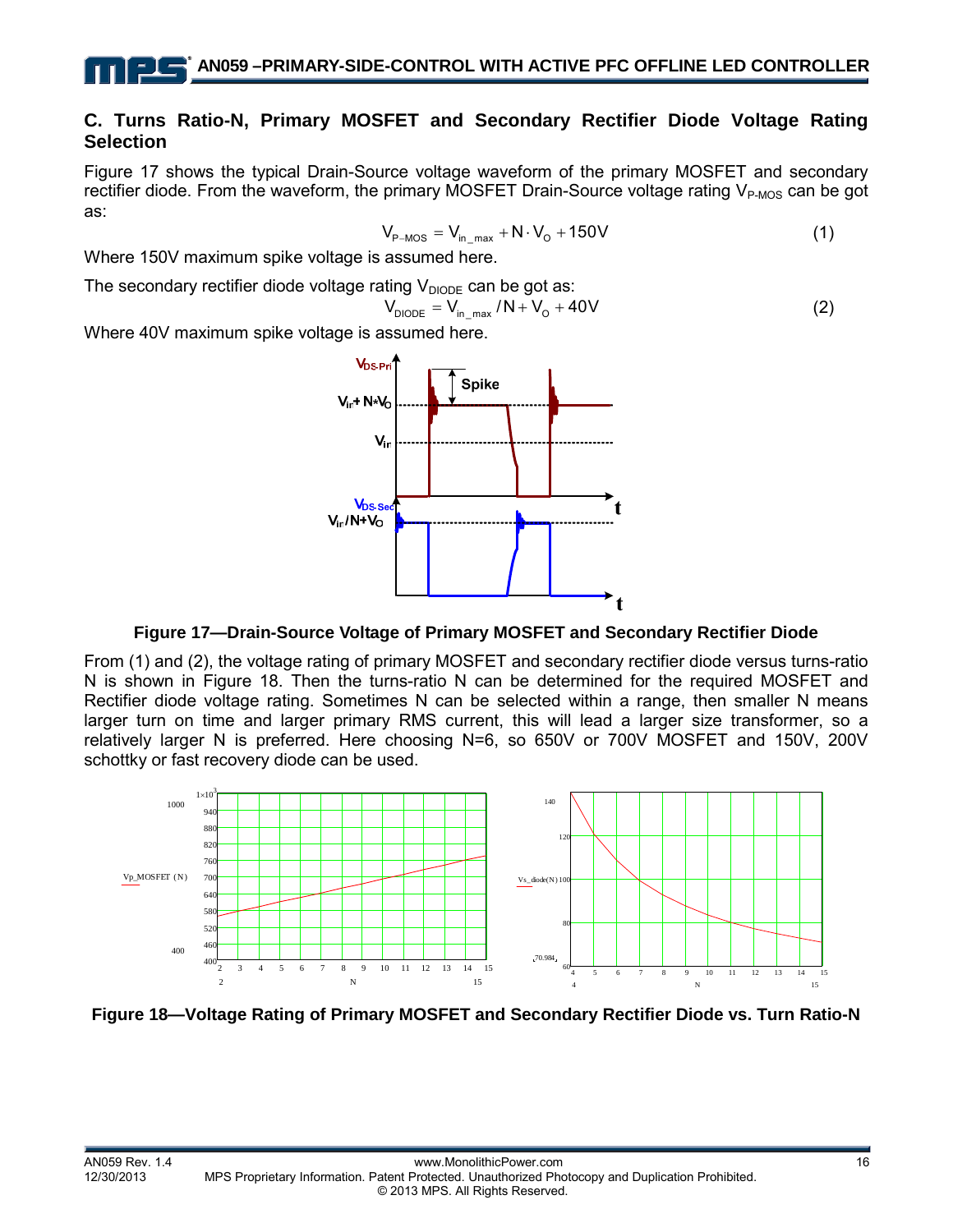#### **D. Transformer Design**

#### **Primary Inductance Lp**

As described in page 7, the MP4021A implements constant ON-time operation during a line cycle with a given RMS line voltage. The turn-off time is variable with the instantaneous line voltage.

$$
T_{on} = \frac{L_{p} \cdot I_{p}}{V_{in}(V_{ac}, t)}
$$
 (3), 
$$
T_{off} = \frac{L_{p} \cdot I_{p}}{N \cdot V_{o}}
$$
 (4),  
Get: 
$$
T_{off}(T_{on}, V_{ac}, t) = \frac{V_{in}(V_{ac}, t) \cdot T_{on}}{N \cdot V_{o}}
$$
 (5)

Considering the  $T_{off}$  limit within MP4021A, the  $T_{off}$  equation should be modified as:

 $\parallel$ 

$$
T_{\text{off}}(T_{\text{on}}, V_{\text{ac}}, t) = \begin{vmatrix} V_{\text{in}}(V_{\text{ac}}, t) \cdot T_{\text{on}} \\ N \cdot V_{\text{o}} & N \cdot V_{\text{o}} \end{vmatrix} \text{ if } \frac{V_{\text{in}}(V_{\text{ac}}, t) \cdot T_{\text{on}}}{N \cdot V_{\text{o}}} > 3.5 \mu s \tag{6}
$$

Shown as Figure 19, the output LED current equals the average value of the secondary winding current during a half-line cycle. The calculating equation is shown in (7), it sums the secondary current in each cycle and then get the average value.

o on ac p in ac on on off on ac on p on off on ac on t1 a sum 0 I (a,b,T , V ,L ) w hile(t1 b ) <sup>1</sup> V ( V , t1 T ) T su m su m N T (T , V , t1 T ) 2 L t1 t1 T T (T , V , t1 T ) sum b a ← ← = < ⎪ ⎪ ⎧ ⎫ ⎡ ⎤ + ⋅ ← +⋅ ⋅ ⋅ + ⎨ ⎬ ⎢ ⎥ ⎪ ⎪ ⎩ ⎭ ⎣ ⎦ ←+ + + − (7) **Figure 19—Secondary Side Current**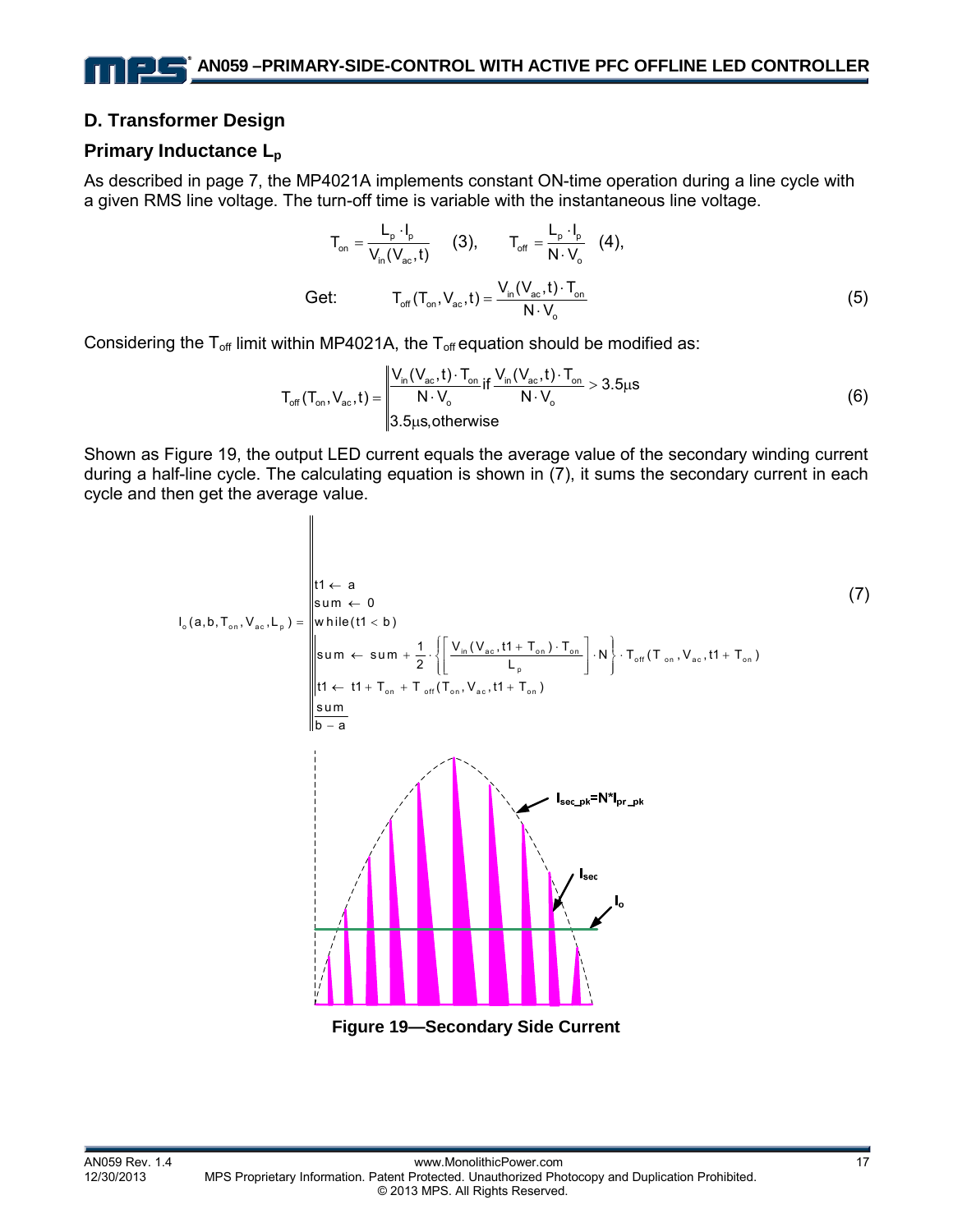Usually, the system will define a minimum frequency  $f_{s\_min}$ , the minimum frequency will occur at  $V_{\text{in}} = \sqrt{2} \cdot 85 \sin(\frac{\pi}{2})$ , here set f<sub>s\_min</sub>=45 kHz,

$$
I_o(0,0.01, T_{on\_85V}, 85, L_p) = 0.5A
$$
 (8)

$$
f_{s_{min}} = \frac{1}{T_{on_{s}}g_{s} + T_{off}(T_{on_{s}}g_{s}, 85, 0.005)} = 45kHz
$$
\n(9)

Combine (8) and (9), can get  $L_p=2.2$  mH,  $T_{on-85V}=9.86 \mu s$ .

The maximum primary peak current:

11 L

$$
I_{\text{pk\_max}} = T_{\text{on\_85V}} \cdot \frac{V_{\text{in}}(85, 0.005)}{L_{\text{p}}} = 0.54A
$$
 (10)

When getting the Lp, the maximum operation frequency also can be calculated, the maximum frequency will occur at  $V_{in}$  reach to zero crossing at 265VAC.

$$
f_{s_{\text{max}}} = \frac{1}{T_{\text{on}\_2 65 \vee} + T_{\text{off}}(T_{\text{on}\_2 65 \vee}, 265, 0)} = 178 \text{kHz}
$$
 (11)

**The Primary Winding RMS Current:** 

 $\overline{\phantom{a}}$ 

[ ] on pri \_ rms on ac p <sup>T</sup> in ac on <sup>2</sup> <sup>0</sup> on off on ac on p on off on ac on on off on ac on t1 a sum 0 I (a,b,T , V ,L ) w hile(t1 b) <sup>1</sup> V (V , t1 T ) t sum sum ( ) dt T T (T , V , t1 T ) L T T (T , V , t1 T ) t1 t1 T T (T , V , t1 T ) sum b a ← ← = < ⎧ ⎫ ⎪ ⎪ + ⋅ ← + ⋅⋅ ⎨ ⎬ ⎪ ⎪ + + ⎩ ⎭ + + ←+ + + − ∫ (12)

The maximum primary RMS current:

$$
I_{\text{pri\_ms\_max}} = I_{\text{pri\_rms}}(0, 0.01, T_{\text{on\_85V}}, 85, 2.2 \cdot 10^{-3}) = 0.156 \text{ A}
$$
 (13)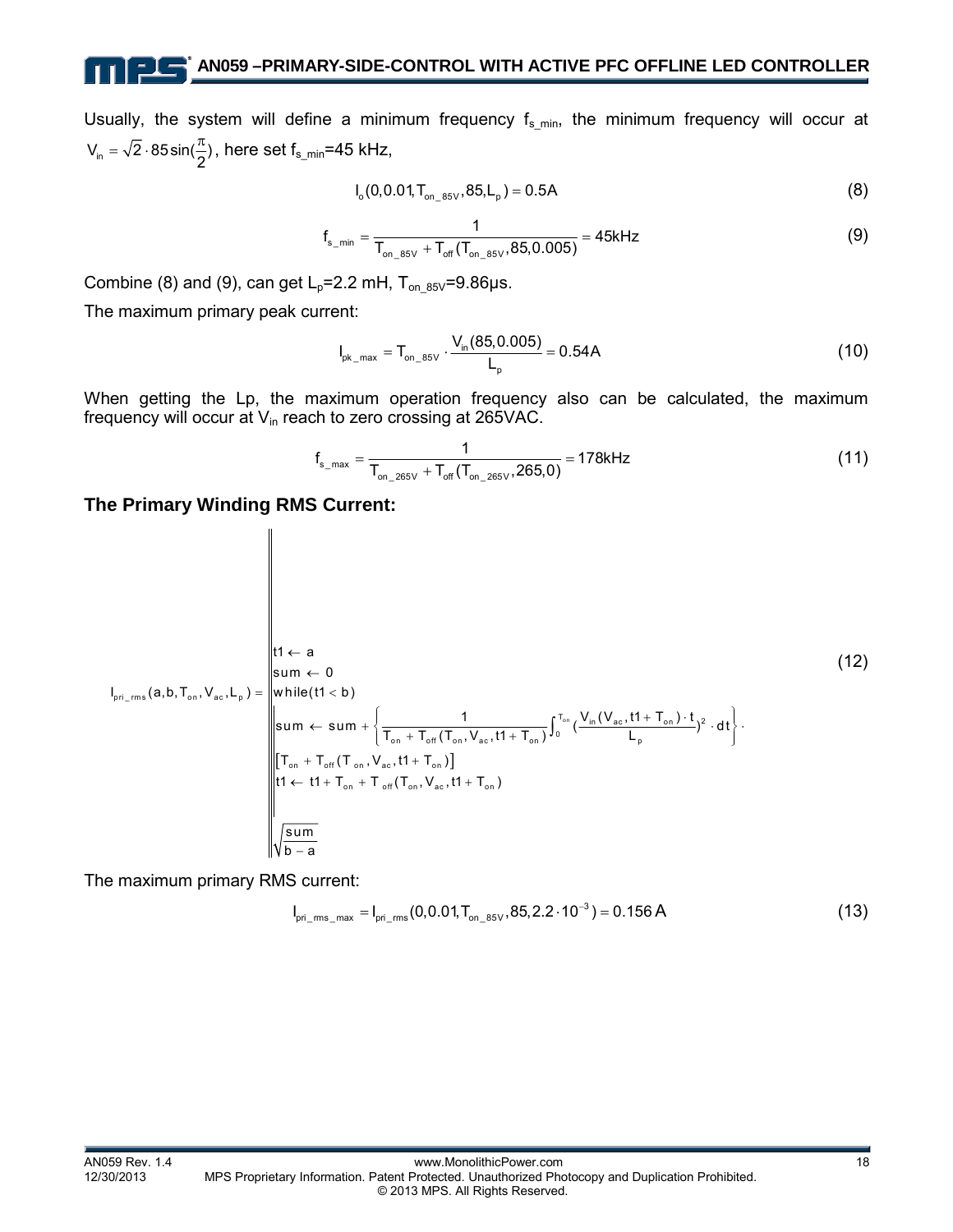#### **The secondary winding RMS current:**

$$
I_{\sec_{c}ms}(a,b,T_{\text{on}},V_{\text{ac}},L_{p}) = \begin{bmatrix} t1 \leftarrow a & & & & & & \\ 11 \leftarrow a & & & & & \\ 11 \leftarrow a & & & & \\ 11 \leftarrow a & & & & \\ 11 \leftarrow a & & & & \\ 11 \leftarrow a & & & & \\ 11 \leftarrow b & & & & \\ 11 \leftarrow b & & & & \\ 11 \leftarrow \text{sum} & & & & \\ 11 \leftarrow \text{sum} & & & & \\ 11 \leftarrow \text{sum} & & & & \\ 11 \leftarrow \text{sum} & & & & \\ 11 \leftarrow \text{sum} & & & & \\ 11 \leftarrow \text{sum} & & & & \\ 11 \leftarrow \text{sum} & & & & \\ 11 \leftarrow \text{sum} & & & & \\ 11 \leftarrow \text{sum} & & & & \\ 11 \leftarrow \text{sum} & & & & \\ 11 \leftarrow \text{sum} & & & & \\ 11 \leftarrow \text{sum} & & & & \\ 11 \leftarrow \text{sum} & & & & \\ 11 \leftarrow \text{sum} & & & & \\ 11 \leftarrow \text{sum} & & & & \\ 11 \leftarrow \text{sum} & & & & \\ 11 \leftarrow \text{sum} & & & & \\ 11 \leftarrow \text{sum} & & & & \\ 11 \leftarrow \text{sum} & & & & \\ 11 \leftarrow \text{sum} & & & & \\ 11 \leftarrow \text{sum} & & & & \\ 11 \leftarrow \text{sum} & & & & \\ 11 \leftarrow \text{sum} & & & & \\ 11 \leftarrow \text{sum} & & & & \\ 11 \leftarrow \text{sum} & & & & \\ 11 \leftarrow \text{sum} & & & & \\ 11 \leftarrow \text{sum} & & & & \\ 11 \leftarrow \text{sum} & & & & \\ 11 \leftarrow \text{sum} & & & & \\ 11 \leftarrow \text{sum} & & & & \\ 11 \leftarrow \text{sum} & & & & \\ 11 \leftarrow \text{sum} & & & & \\ 11 \leftarrow \text{sum} & & & & \\ 11 \leftarrow \text{sum} & & & & \\ 11 \leftarrow \text{sum} & & & & \\ 11 \leftarrow \text{sum} & & & & \\ 11 \leftarrow \text{sum} & & & & \\ 11 \leftarrow \text{sum} & & & & \\ 11 \leftarrow \text{sum} & & & & \\
$$

The maximum secondary winding RMS current:

$$
I_{\text{sec\_rms\_max}} = I_{\text{sec\_rms}}(0,0.01, T_{\text{on\_85V}}, 85, 2.2 \cdot 10^{-3}) = 0.933 \text{ A}
$$
 (15)

#### **The Transformer Core Selection**

The transformer core needs to be appropriately selected for a certain output power within the entire operation frequency. Ferrite is widely adopted in flyback transformer. The core area product  $(A<sub>E</sub>A<sub>W</sub>)$ which is the core magnetic cross-section area multiplied by window area available for winding, is widely used for an initial estimate of core size for a given application. A rough indication of the required area product is given by following:

$$
A_{E} \cdot A_{W} = \left(\frac{L_{p} \cdot I_{p_{k\_max}} \cdot I_{rms\_max}}{B_{max} \cdot K_{u} \cdot K_{j}}\right)^{4/3} \text{cm}^{4}
$$
(16)

Where  $\mathsf{K}_\mathsf{u}$  is winding factor which is usually 0.2~0.3 for an off-line transformer.  $\mathsf{K}_\mathsf{j}$  is the current-density coefficient (typically 0.042~0.045 A/m<sup>2</sup> for ferrite core). I<sub>Pk\_max</sub> and I<sub>rms\_max</sub> are the maximum peak current and RMS current of the primary inductance.  $B_{\text{max}}$  is the allowed maximum flux density in normal operation which is usually preset to be the saturation flux density of the core material (0.3T~0.4T). So the estimated least core area product is  $0.0347 \text{ cm}^4$ .

Please refer to the manufacture's datasheet to select the proper core which has enough margins. Also, the core shape should taken consideration to best meet the layout dimension. Here choosing EFD20 core.

 $A_E = 0.31$  cm<sup>2</sup>,  $A_W = 0.507$  cm<sup>2</sup>,  $A_E^* A_W = 0.157$  cm<sup>4</sup>

The core magnetic path length:  $I_c = 5.3$  cm

The relative permeability of the core material:  $\mu = 2400$ 

#### **Primary and Secondary Winding Turns**

With a given core size, there is a minimum number of turns for the transformer primary side winding to avoid saturation. The normal saturation specification is E-T or volt-second rating. The E-T rating is the maximum voltage, E, which can be applied over a time of T seconds. (The E-T rating is identical to the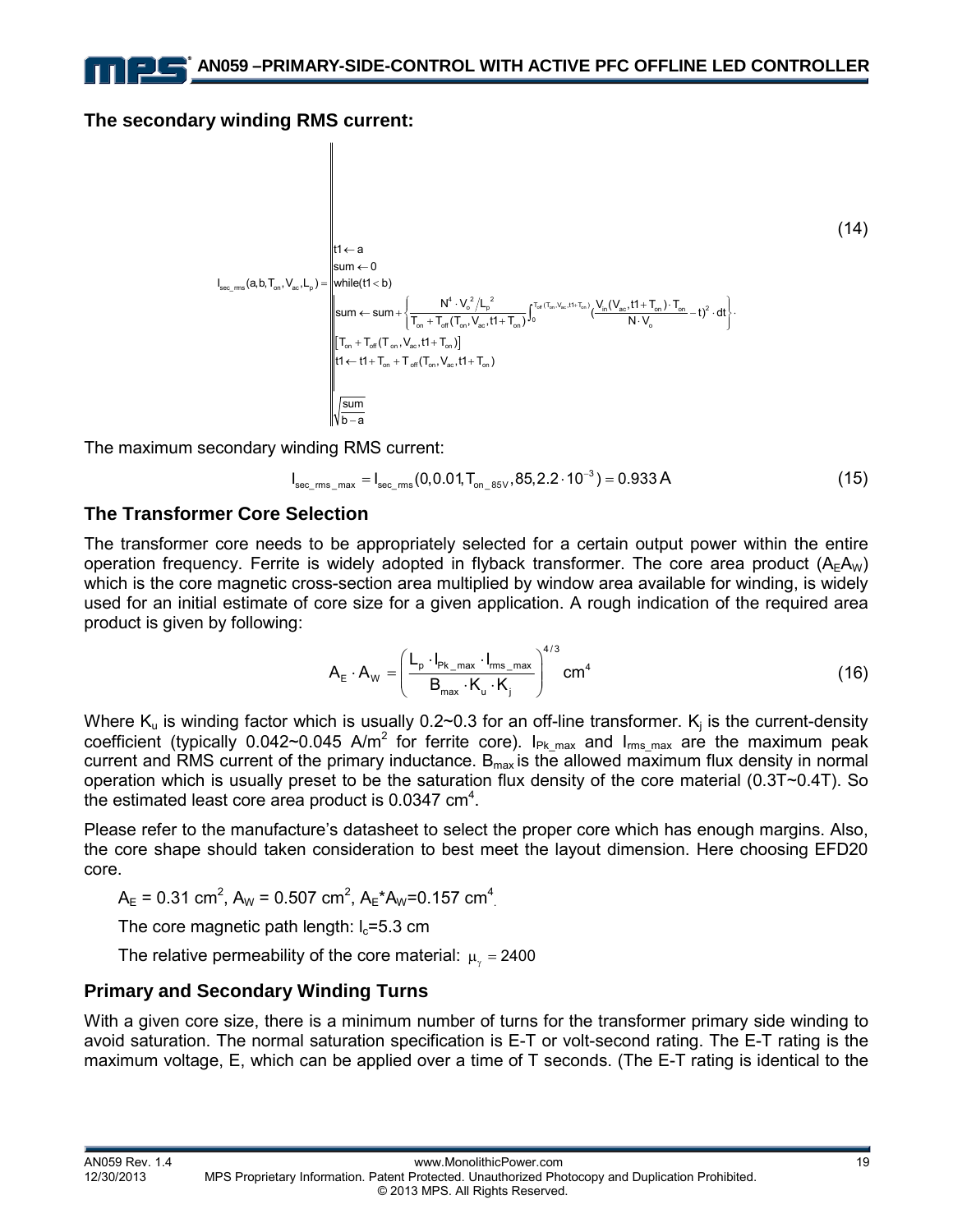product of inductance L and peak current) Equation (17) defines a minimum value of  $N_P$  for the transformer primary winding to avoid the core saturation:

$$
N_{\rm P} = \frac{L_{\rm p} \cdot I_{\rm pk\_max}}{B_{\rm max} \cdot A_{\rm E}} \times 10^4 \tag{17}
$$

Where:

 $L_p$  = the primary inductance of the transformer (H)

 $B_{\text{max}}$ = the maximum allowable flux density (T)

 $A_{E}$ = the effective cross sectional core area (cm<sup>2</sup>)

 $I_{\text{pk max}}$ = the maximum primary peak current (A)

The maximum allowable flux density B should be smaller than the saturation flux density  $B_{sat}$ . Since  $B_{sat}$ decreases as the temperature goes high, the high temperature characteristics should be considered.

Here get:  $N<sub>n</sub> = 144$ 

Secondary turn count is a function of turn ratio N and primary turn count  $N_P$ :

$$
N_{\rm s} = N_{\rm p} / N = 24 \tag{18}
$$

#### **Wire Size**

Once all the winding turns have been determined, wire size must be properly chosen to minimize the winding conduction loss and leakage inductance. The winding loss depends on the RMS current value, the length and the cross section of wire.

The wire size could be determined by the RMS current of the winding:

$$
S_{\text{pri}} = \frac{I_{\text{pri\_rms\_max}}}{J} = 2.596 \cdot 10^{-2} \, (\text{mm}^2)
$$
 (19)

$$
S_{\text{sec}} = \frac{I_{\text{sec\_ms\_max}}}{J} = 1.554 \cdot 10^{-1} \text{(mm}^2)
$$
 (20)

Here J is the current density of the wire which is  $6A/mm^2$  typically.

Due to the skin effect and proximity effect of the conductor, the diameter of the wire selected is usually less than 2\*Δd (Δd: skin effect depth):

$$
\Delta d = \sqrt{\frac{1}{\pi \cdot f_{s_{\min}} \cdot \mu \cdot \sigma}} = 0.36 \text{(mm)}
$$
 (21)

Where μ is the magnetic permeability of the conductor, which is usually equals to the permeability of vacuum for most conductor, i.e.  $4\pi \times 10^{-7}$  H/m, σ is the conductivity of the wire (for copper, σ is typically  $6\times10^7$  S/m at 0 deg, σ will be larger as temperature increases, which means the Δd will get smaller).

Therefore, multiple strands of thinner wire or Litz wire is usually adopted to minimize the AC resistance, the effective cross section area of multi-strands wire or Litz wire should large enough to meet the requirement set by the current density.

Here can choose 0.2mm\*1 wire for primary winding, 0.3mm\*2 wires for secondary winding, the wire area for primary is  $S_1 = 3.14 \times 10^{-2}$  mm<sup>2</sup>, for secondary is  $S_2 = 1.66 \times 10^{-1}$  mm<sup>2</sup>.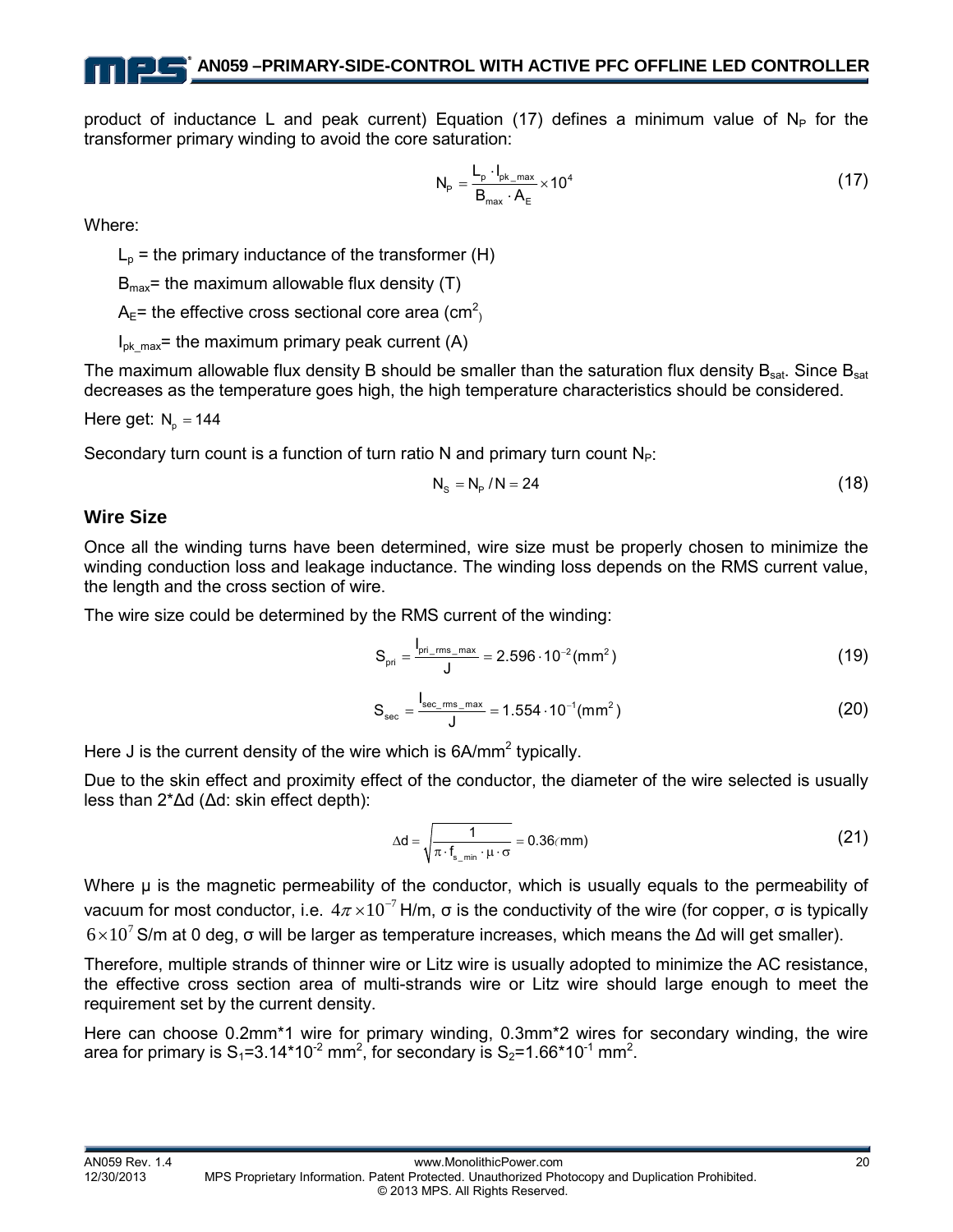#### **The Auxiliary Winding**

The auxiliary winding is mainly used to provide power for VCC and detect the current zero crossing for boundary mode operation, so the current requirement for auxiliary winding is very small, larger than 10mA is enough. The auxiliary winding output DC voltage is proportion to the output LED voltage with the turn ratio of  $N_{\text{aux}}/N_{\text{s}}$ . Since the output LED voltage is 16V, considering the voltage drop in VCC current limit resistor R13, the N<sub>aux</sub> can be selected a bit larger than the secondary winding turns N<sub>s</sub>. Here, N<sub>aux</sub>=27, 0.18mm wire is selected.

#### **The Window Area Fill Factor Calculation**

After the wire sizes have been determined, it is necessary to check whether the core window area can accommodate all the selected windings. The window area required by each winding should be calculated respectively and added together, the area for interwinding insulation and spaces existing between the turns should also be taken into consideration. The fill factor, means the winding area comparing to the whole window area of the core, should be well below 1 due to these interwinding insulation and spaces between turns. It is recommended that a fill factor no greater than about 20% be used.

$$
\frac{N_{p} \cdot S_{1} + N_{s} \cdot S_{2} + N_{aux} \cdot S_{3}}{A_{w}} = 0.091 < 0.2
$$
\n(22)

If the required window area is larger than the selected one, either wire size must be reduced, or a larger core must be chosen. Of course, a reduction in wire size increases the copper loss of the transformer.

#### **The Air Gap**

With the selected core and winding turns, the air gap of the core is given as:

$$
G = \mu_0 \cdot A_E \cdot \frac{N_p^2}{L_p} - \frac{I_c}{\mu_r} = 0.36 \, \text{(mm)}
$$
 (23)

Where  $A_E$  is the cross sectional area of the selected core,  $\mu_0$  is the permeability of vacuum which equals 4 $\pi$  × 10<sup>-7</sup> H/m. L<sub>p</sub> and N<sub>P</sub> is the primary winding inductance and turns respectively, I<sub>c</sub> is the core magnetic path length and  $\mu$  is the relative magnetic permeability of the core material.

#### **The Transformer Manufacture Instructions**

There are two main considerations for the transformer manufacture. To minimize the effect of the leakage inductance spike, the coupling between the transformer primary side and the secondary side should be as tight as possible. This can be accomplished be interleaving the primary and secondary winding in transformer manufacture (shown in Figure 20). To minimize the coupling influence from primary winding to auxiliary winding, the same mean dots of the two windings should be separated far away, a good mode is to place the GND pin of the auxiliary winding between the two dots, refer to Figure 21.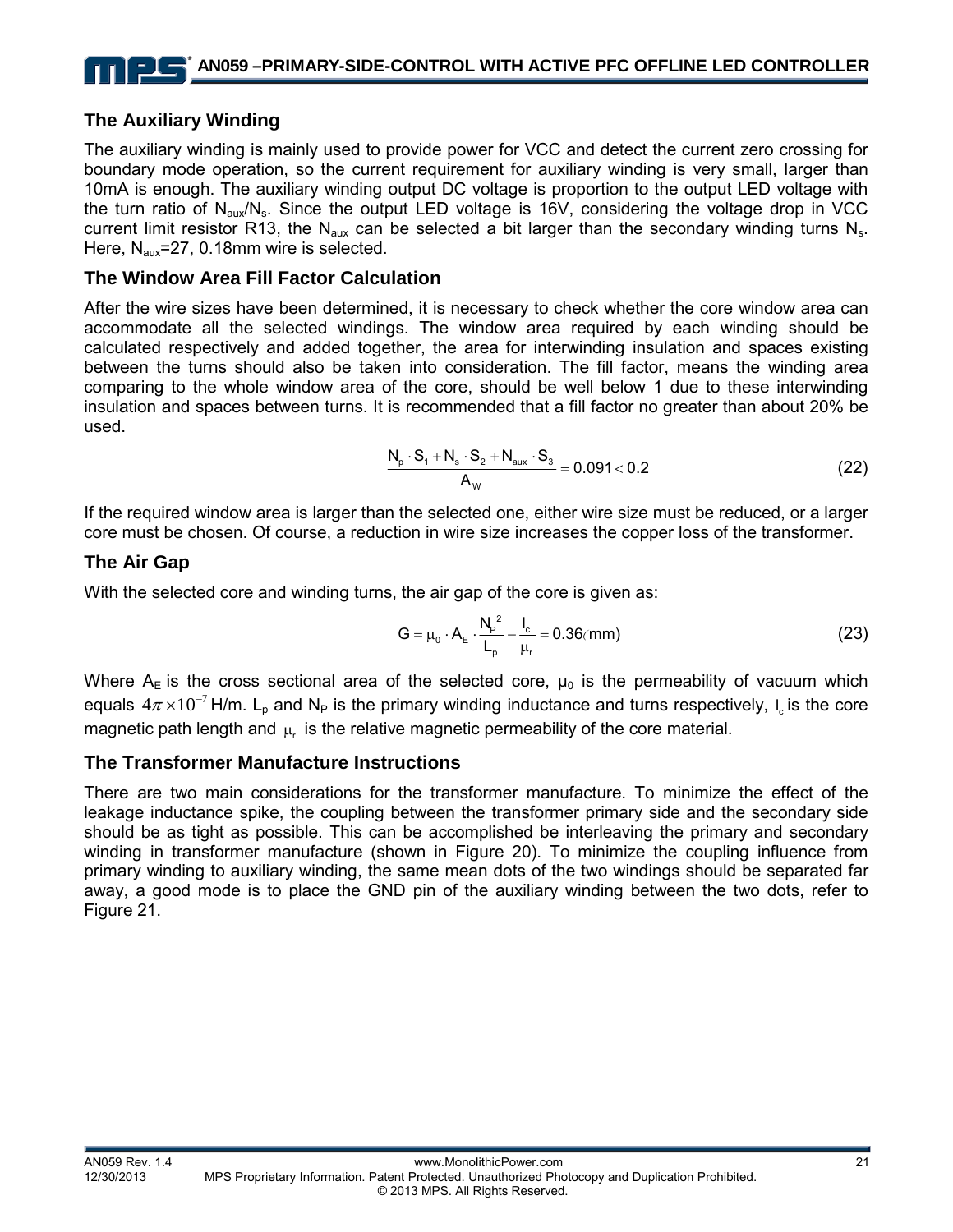**AN059 –PRIMARY-SIDE-CONTROL WITH ACTIVE PFC OFFLINE LED CONTROLLER** 



#### **Figure 20—The Transformer Winding Diagram**





#### **E. Input EMI Filter (L1, L2, CX1, CX2, CY1)**

The input EMI filter is comprised of L1, L2, CX1, CX2 and together with the safety rated Y class capacitor CY1. The value of the components should be selected mainly to pass the EMI test standard, but also need take the power factor into consideration.

#### **F. Input Bridge (BD1)**

The input bridge can use standard slow recovery, low cost diodes. Just three items need mainly considered in selecting the diodes bridge, the maximum input RMS current, the maximum input line voltage and the thermal performance.

#### **G. Input Capacitor (C4)**

In order to get a high power factor, the input decoupling capacitor should be limited in value. The function of the capacitor is mainly to attenuate the switching current ripple for the transformer high frequency magnetizing current. The worst condition will occur on the peak of the minimum rated input voltage. The maximum high frequency voltage ripple of the cap should be limited in 20%, or the big voltage ripple will influence the sensing accuracy of the MULT pin which will also influence the PFC function.

$$
C4 \approx \frac{I_{\text{pk\_max}} - \sqrt{2}I_{\text{pri\_rms\_max}}}{2 \cdot \pi \cdot f_{\text{s\_min}} \cdot V_{\text{ac\_min}} \cdot 0.2} = 68nF
$$
\n(24)

In real applications, the input capacitor will be designed with taking EMI filter and the power factor value into account, the real value usually could be smaller than the calculated value, here, a 33nF/400V film cap is selected.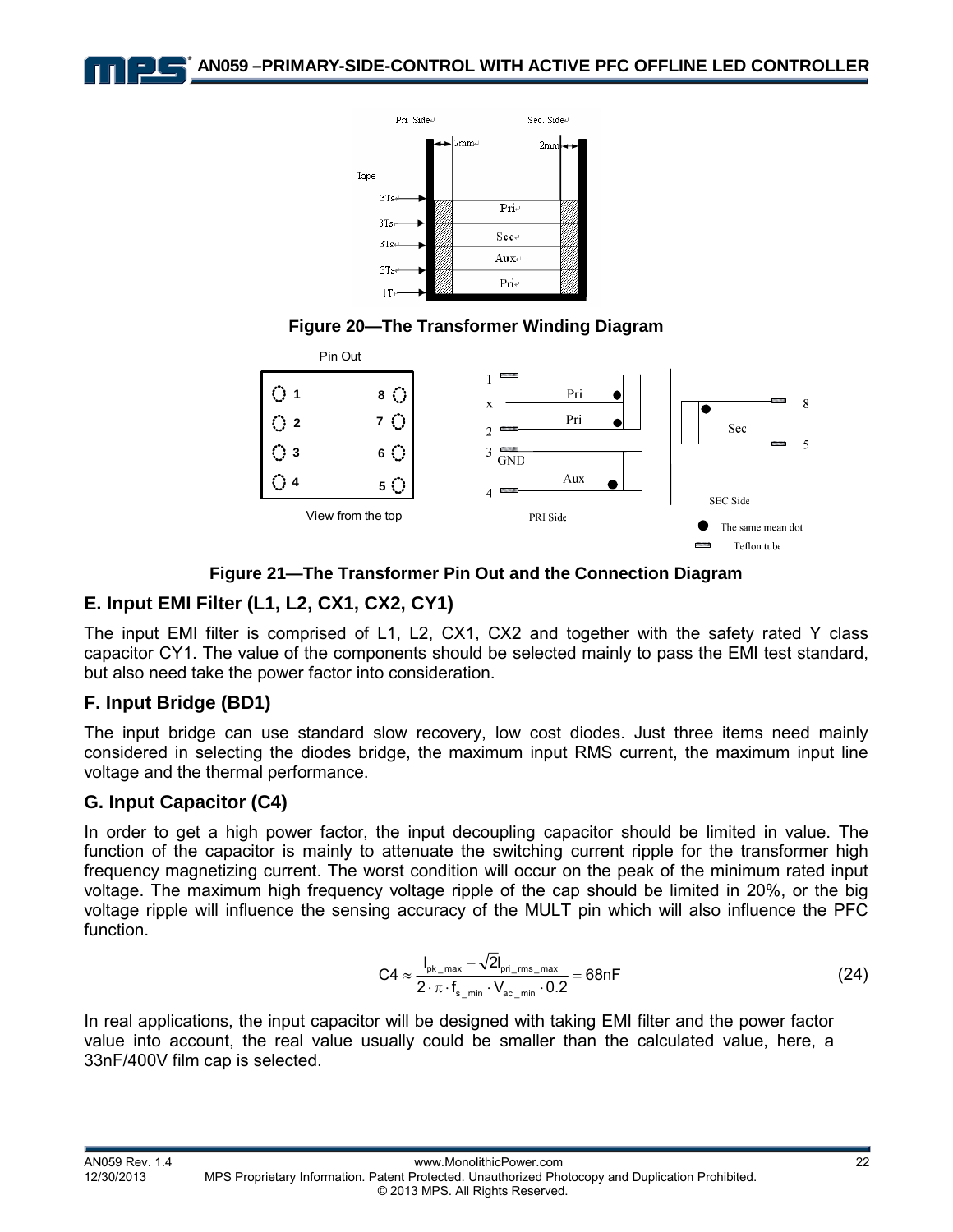# **AN059 –PRIMARY-SIDE-CONTROL WITH ACTIVE PFC OFFLINE LED CONTROLLER**

#### **H. Output Capacitor (C1, C2)**

The output voltage ripple has two components, the switching frequency ripple associated with the flyback converter, and the low frequency ripple associated with the input line voltage (50Hz). The selection of the output bulk cap depends on the output current, the admitted overvoltage and the desired voltage ripple. But for LED load application, the requirement is usually for the LED current ripple. In this case, the load is 5 LEDs in series, 500mA output current, 40% current ripple limitation, in order to meet this limitation, the output voltage ripple should be within 10% of the output voltage.

The maximum RMS current of the output capacitor can be obtained as:

$$
I_{\text{out\_cap\_ms\_max}} = \sqrt{I_{\text{sec\_ms\_max}}^2 - I_{\text{o\_ms}}^2}
$$
 (25)

Where  $I_{\text{o} \text{rms}}$  is the output RMS current and  $I_{\text{sec} \text{rms}}$  max is the maximum secondary RMS current in (15).

The maximum RMS current should be smaller than the RMS current specification of the capacitor.

The maximum switching voltage ripple occurs at the peak of the minimum rated input line voltage, and the ripple (peak-peak) can be estimated by:

$$
\Delta V_{o\_switching} = \frac{I_{o\_max} \cdot T_{\text{off}}(T_{\text{on}\_85\vee}, 85, 0.005)}{C_{\text{out}}} + (I_{\text{sec}\_\text{pk}\_\text{max}} - I_{o\_max}) \cdot R_{\text{ESR}} \tag{26}
$$

Where  $I_{o,max}$  is the maximum instantaneous output LED current, the value is the 500mA mean value pluses the 20% peak ripple;  $T_{off}(T_{on 85V},85,0.005)$  is the turn off time at the peak of the minimum rated input line.  $R_{FSR}$  is the ESR of output capacitor, typically 0.03 each cap;  $I_{SPC-R}$  max is the maximum peak current of the secondary winding.

The maximum low frequency (twice line frequency, 100Hz) ripple can be estimated the function of the capacitor impedance and the peak capacitor current (equals the  $I_{o,max}$ ).

$$
\Delta V_{o\_line} = I_{o\_max} \sqrt{\frac{1}{\left(2\pi \cdot 2f_{line} \cdot C_{out}\right)^{2}} + R_{ESR}^{2}}
$$
(27)

It can be seen from the calculations, the output voltage ripple is dominated by the low frequency ripple (100Hz).

Let  $\Delta V_{\text{o line}} = 1.4V$ , get the C<sub>out</sub>=690µF. Here selecting two 470µF/35V bulk caps in parallel to minimize the ESR and the sharing the capacitor RMS value. A 30kΩ pre-load resistor is also added to limit the output voltage under open load condition.

#### **I. RCD Snubber (R6, C8, D2)**

The peak voltage across the MOSFET at turn-off includes the instantaneous input line voltage, the reflecting voltage from secondary side, and the voltage spike due to leakage inductance. To protect the MOSFET from over voltage damage. A RCD snubber is usually adopted to absorb the leakage inductance energy and clamp the drain voltage as shown in Figure 22. The value of the capacitor C8 and resistor R6, depend on the energy stored in the leakage inductance, and the energy must be dissipated by the RC network during each cycle. Figure 23 shows the voltage of the primary MOSFET and the snubber capacitor A point during turn-off.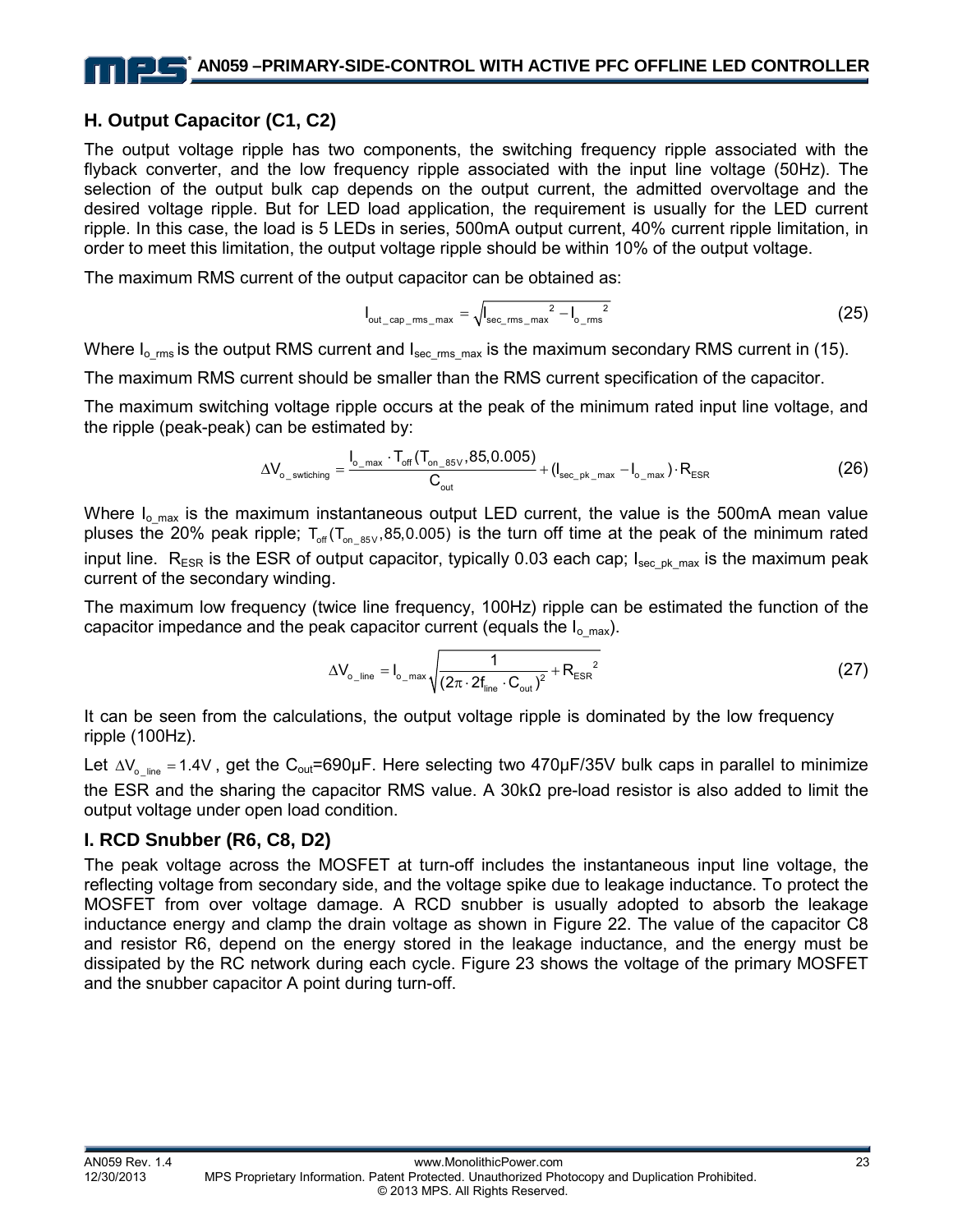

**Figure 22—RCD Snubber on Primary Side** 



**Figure 23—MOSFET Drain Voltage and Snubber Capacitor A Point Voltage** 

The energy stored in the leakage inductance at maximum input voltage can be obtained as:

$$
E_{Lk\_max} = \frac{1}{2} \cdot L_{\text{leakage}} \cdot I_{pk\_V_{in\_max}}^2 \tag{28}
$$

Where  $I_{pk\_Vin\_max}$  is the peak current at maximum input voltage in primary side. Assuming all the leakage inductance energy is transferred to the snubber cap. A secondary relationship is:

$$
E_{Lk_{\text{max}}} = \frac{1}{2} \cdot C8 \cdot \left[ (V_{in_{\text{max}}} + N \cdot V_{o} + V_{spike})^{2} - (V_{in_{\text{max}}} + N \cdot V_{o} + V_{spike} - \Delta V_{CB})^{2} \right]
$$
(29)

Where V<sub>spike</sub> is the spike voltage clamped by the RCD snubber,  $\Delta V_{C8}$  is the voltage changing on the snubber cap caused by the leakage inductance.

Assuming 
$$
\Delta V_{cs} \ll V_{spike}
$$
, and the  $\frac{1}{4} \cdot 2\pi \cdot \sqrt{L_{leakage} \cdot \text{CB}} < T_{\text{vin\_max}}$ ,  

$$
\Delta V_{cs} = V_{spkie} \cdot (1 - e^{\frac{t1}{R6 \cdot \text{CB}}})
$$
(30)

Where t1 is the time  $T_{\rm Vin\_max}-\frac{1}{4}\cdot 2\pi\cdot\sqrt{L_{\rm leakage}\cdot {\rm C8}}$  .  $T_{\rm Vin\_max}$  is the switching period at  $\rm V_{in\_max}.$ 

For selecting the snubber resistor R6, the reflecting voltage from secondary side must be taken into consideration, this voltage will constantly add on the snubber resistor after MOSFET turns off, so the resistor R6 should be large enough to reduce reflecting voltage loss.

In this case, according to the equation (6), (7), (10), the  $I_{\text{pk Vin max}}=0.349A$ ,  $T_{\text{on }265V}=2.05\mu s$ ,  $T_{vin,max}$ =10.09μs, the leakage inductance is estimated as 1% of the primary inductance, 22μH, selecting the snubber parameters: C8=22nF, R6=100kΩ. Get, V<sub>spike</sub>=123V,  $\Delta V_{Cs}$ =0.45V.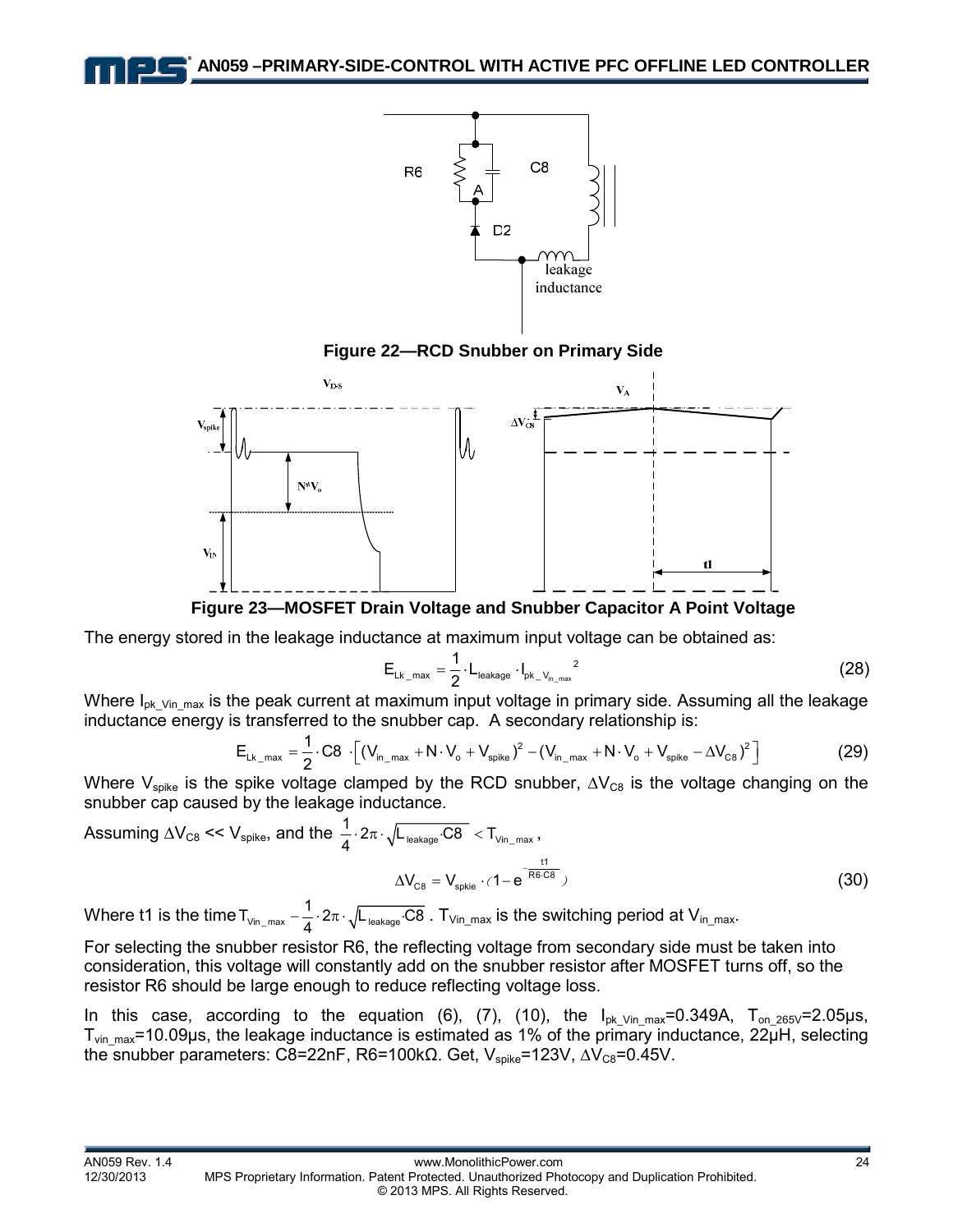The voltage rating for the snubber cap and the diode should be larger than the  $V_{in,max}$ , the diode can use fast recover diode, such as FR107. It is hard to theoretically calculate the power dissipation of the snubber resistor R6, it needs to monitor the thermal performance of the resistor in test, if the temperature rise is high, it needs to change to a bigger power dissipation resistor.

#### **J. VCC Power Supply (R5, R13, C6, C7, D3, D6)**

The detailed VCC power supply function is described in page 11. The circuitry consists of R5, R13, C6, C7, D3, D6. Following should be taken into consideration for selecting the bulk capacitor C6, the voltage ripple at VCC and the VCC dropping time at quiescent mode, usually, the VCC ripple should be limited within 1V, typically 22μF is selected. The start resistor R5 with C6 determines the system start delay time, if a shorter delay time is required, select a smaller R5, but the power dissipation of the resistor and the charging current need to be taken care, here a 499kΩ resistor is selected. The resistor R13 is used to limit the charging current from the auxiliary winding, normally, there is oscillation spike voltage at the rising edge of the positive plateau of the auxiliary winding, the charging current should be limited within 100mA. But there will be about 2mA constant operation mean current flow through the resistor, so the value of the resistor can not be too large, usually, the resistor is selected from 100Ω~1kΩ. The voltage rating for the rectifying diode D3 should meet the following equation:

$$
V_{D3} > VCC_{max} + \frac{N_{aux}}{N_p} \cdot V_{in\_max} + V_{aux\_negative\_spike}
$$
 (31)

Where VCC<sub>max</sub> is the maximum VCC voltage, in this case, VCC<sub>max</sub>= 15V, N<sub>aux</sub> and N<sub>p</sub> are the auxiliary winding and primary winding turns,  $V_{\text{aux negative spike}}$  is the maximum negative spike on auxiliary winding, in this case,  $V_{\text{aux} \text{ negative} \text{ spike}} = 40V$ ,

A 100pF ceramic bypass capacitor (C7) is added to reduce the high frequency noise influence on VCC pin, and a 18V zener diode (D6) is also added to limit the VCC voltage at open load condition.

#### **K. ZCD and OVP Detector (R1, R2, C11, D5)**

Please refer to page 9 for detailed design information. The resistor divider by R1 and R2 sets the OVP threshold:

$$
V_{o_{o}^{(0)}} \cdot \frac{N_{\text{aux}}}{N_{\text{s}}} \cdot \frac{R_2}{R_1 + R_2} = 5.4V
$$
 (32)

Where  $V_{\text{o}}$  <sub>ovp</sub> is the output OVP setting voltage; N<sub>aux</sub> is the auxiliary winding turns of the transformer and N<sub>s</sub> is secondary winding turns of the transformer. In this case, V<sub>o ovp</sub>=20V, N<sub>aux</sub>=27, N<sub>s</sub>=24, we can select R2=22.1kΩ, R1=80.6kΩ. A 10pF ceramic bypass capacitor (C11) is added on ZCD pin to absorb the high frequency oscillation on ZCD voltage at MOSFET turning off. Also, a diode (D5) is connected from ZCD pin to GND to clamp the ZCD negative voltage which can help improve the noise influence for the ZCD pin.

#### **L. Gate Driving Resistor and MULT Pin Resistor Divider (R7, R3, R4, C5)**

Considering both fro the EMI performance and the MOSFET switching speed, the gate driving resistor (R7) is selected as 20Ω.

For the MULT pin resistor divider setting information, please refer to page 8. Here selecting the R3=1MΩ, R4=6.8kΩ,, C5=100pF.

#### **M. Current Sensing Resistor and Feedforward (R8, R9, R10, R12, R14)**

The current sensing resistor can be approximately set by the following equation:

$$
R_s \approx \frac{V_{FB} \cdot N}{2 \cdot I_o} \tag{33}
$$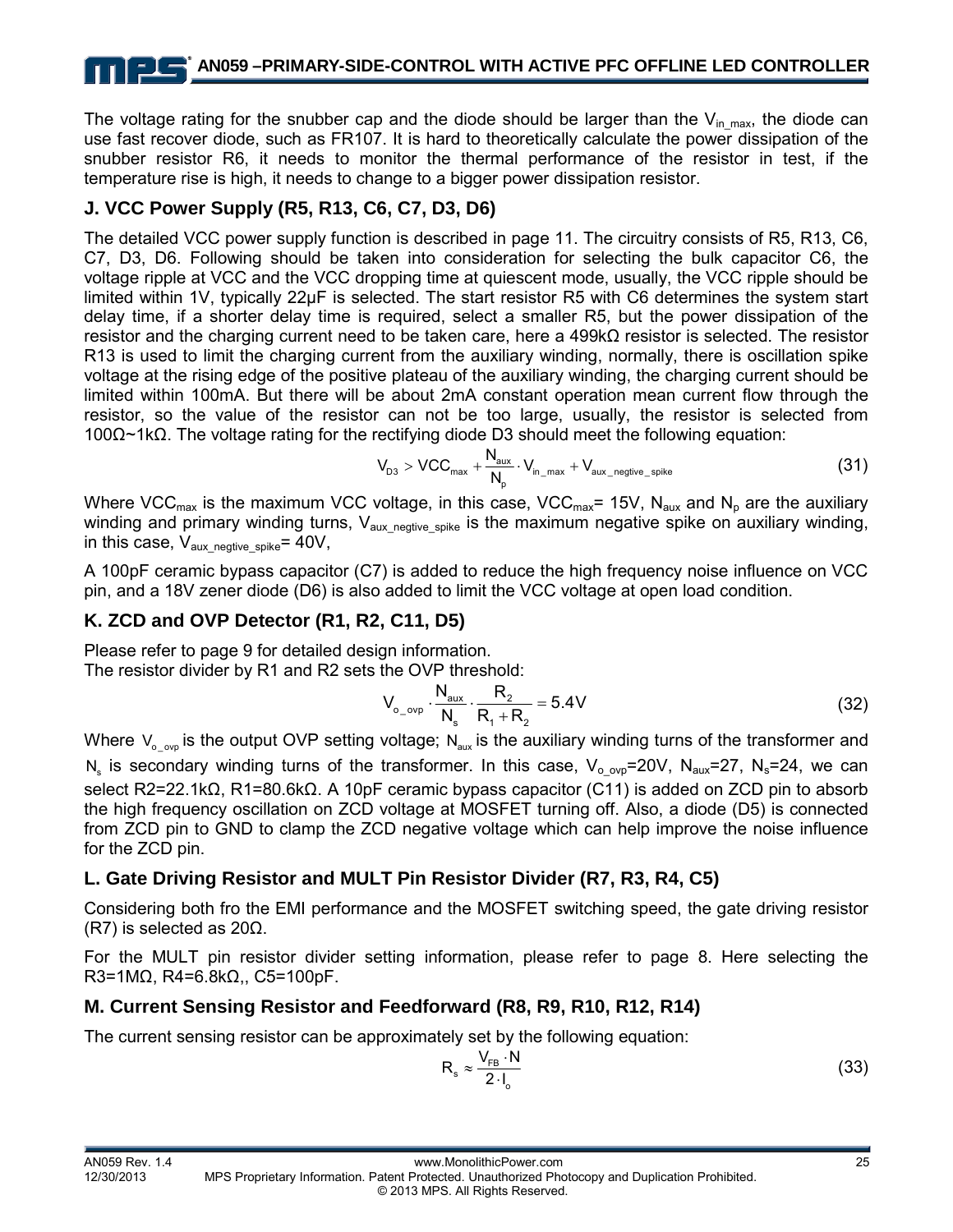Where N is the turn ratio of primary winding to secondary winding,  $V_{FB}$  is the feedback reference voltage (typically 0.4), Rs is the sensing resistor connected between the MOSFET source and GND.

But in real application of primary side control, it is hard to get a totally accurate equation for the output current, because there are many factors influencing the output current setting value, such as the internal logic delay of the IC, the transformer inductance, the MOSFET input and output capacitor, the ZCD detection delay time, even the RCD snubber and the gate driver resistor…etc. So, this is why the current sensing resistor is last decided in design and the value must be fine tuned in bench test to get the required output current. For the feedforwad compensation function description, please refer to page 12. There are the same influence factors for the feedforward compensation, it also need fine tune case by case.

In this application with bench test, the sensing resistor is tuned as  $2\Omega$  and feedforward compensation can be very small (R10=10MΩ, R12=100Ω).

#### **N. ZCD OCP Detector (R15, R16, D8)**

Please refer to page 11 for detailed design information. The primary-side OCP setting point can be calculated as:

$$
I_{PRI\_OCP} \cdot R_{CS} \cdot \frac{R_{16}}{R_{15} + R_{16}} - V_{D8} = 0.6V
$$
 (34)

Where  $I_{PRI_{OCP}}$  is primary-side over current protection current value,  $V_D$  is the voltage drop of the diode. To avoid the effect of the ZCD zero-current detector, the value of the resistors to set the OCP threshold  $(R_{15}$  &  $R_{16})$  should be smaller than those of the ZCD zero-current detector  $(R_1 \& R_2)$ . In this case, we select R15=510Ω, R16=3kΩ, D8 is 1N4148, the primary-side OCP setting point is limited to less than 800mA.

#### **O. Layout Guideline**

- The path of the main power flow should be as short as possible, and the wire should be as wide as possible, the cooper pour for the power devices should be as large as possible to get a good thermal performance.
- Separate the power GND and the analog GND, connect the two GND only at a single small point (here is the anode of D5).
- $\bullet$  In order to minimize the coupling influence from the primary winding to the auxiliary winding, the same mean dot of the two windings should be far away. It is better to be separated by the GND.
- $\bullet$  The IC pin components should be placed as close as possible to the corresponding pin, especially the ZCD bypass capacitor and the COMP pin capacitor.
- The primary side and the secondary side should be well isolated, the trace from the transformer output return pin to the return point of the output filter capacitor should be as short as possible.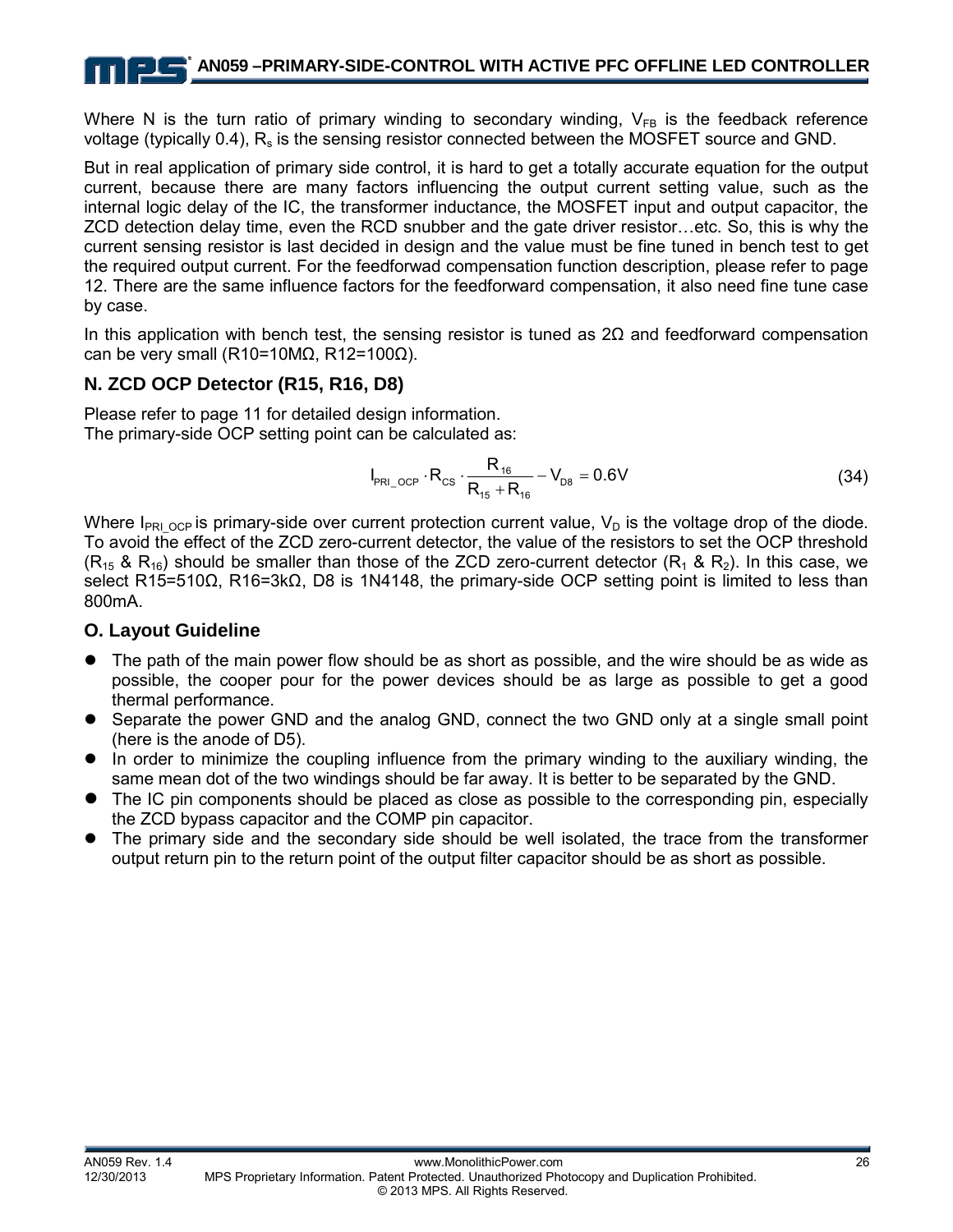



**Figure 25—The Top Layer**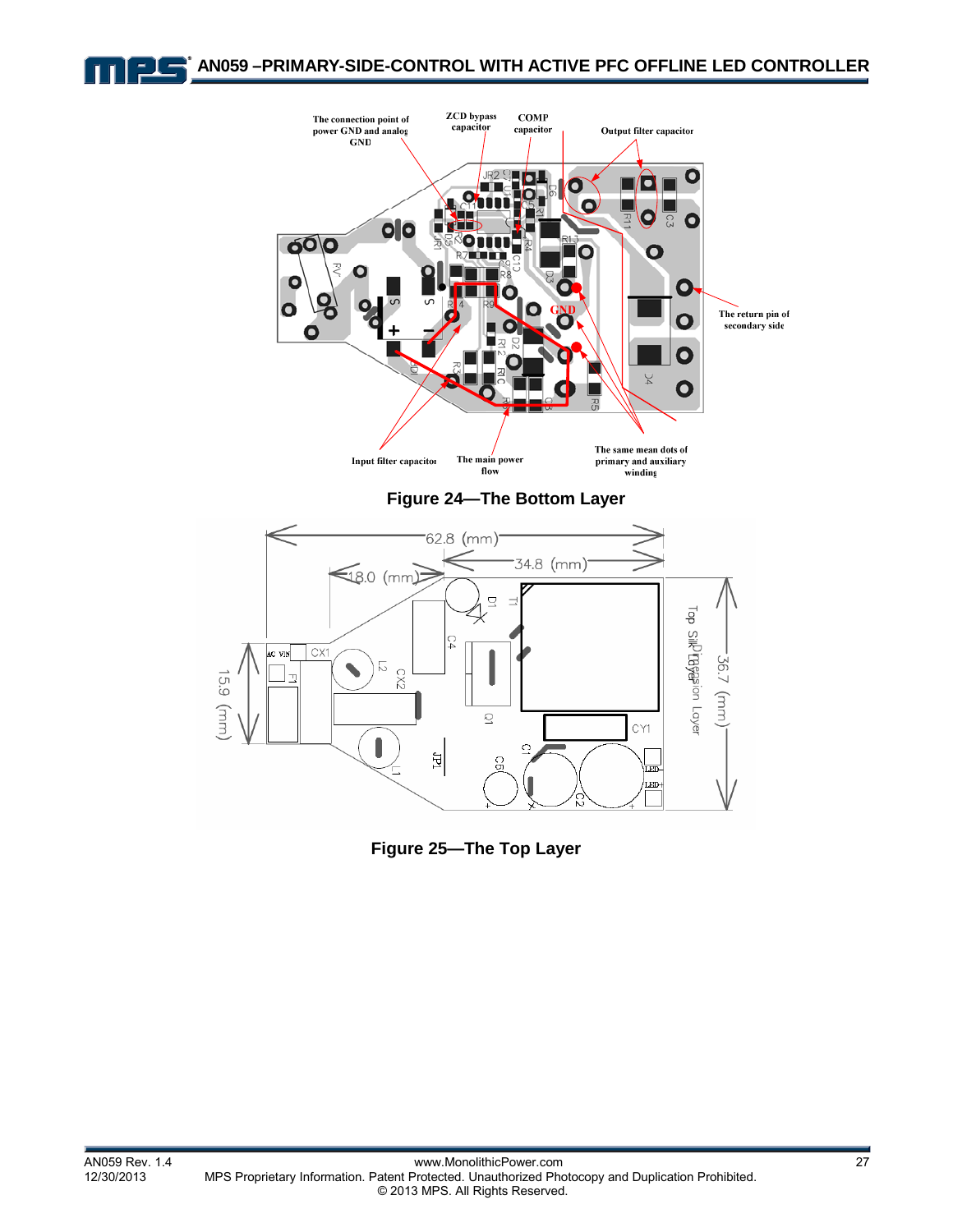#### **P. BOM**

| Qty            | <b>RefDes</b>                   | Value                | <b>Description</b>              | Package        | <b>Manufacturer</b> | <b>Manufactuer P/N</b> |
|----------------|---------------------------------|----------------------|---------------------------------|----------------|---------------------|------------------------|
| $\mathbf{1}$   | BD <sub>1</sub>                 | DF06S                | <b>BRIDGE, 600V, 1A</b>         | <b>SMD</b>     | Fairchild           | DF06S                  |
| $\mathbf 2$    | C1, C2                          | 470µF/35V            | Electrolytic Capacitor, 35V     | <b>DIP</b>     | Rubycon             | 470µF/35V              |
| $\mathbf{1}$   | C <sub>3</sub>                  | <b>NC</b>            |                                 |                |                     |                        |
| 1              | C <sub>4</sub>                  | 33nF/400V            | CBB, 400V                       | <b>DIP</b>     | Panasonic           | ECQE400VDC333K         |
| $\overline{2}$ | C5, C7                          | 100pF                | Ceramic Capacitor, 50V, X7R     | 0603           | <b>LION</b>         | 0603B10K500T           |
| $\overline{1}$ | C <sub>6</sub>                  | 22µF/50V             | Electrolytic Capacitor, 50V     | DIP            | Jianghai            | CD281L-50V22           |
| 1              | C <sub>8</sub>                  | 22nF/630V            | Ceramic Capacitor, 630V, X7R    | 1206           | <b>TDK</b>          | C3216X7R2J223K         |
| 1              | C <sub>9</sub>                  | NC                   |                                 |                |                     |                        |
| $\mathbf{1}$   | C <sub>10</sub>                 | 2.2µF/10V            | Ceramic Capacitor, 10V, X7R     | 0805           | Murata              | GRM21BR71A225KAO1      |
| 1              | C <sub>11</sub>                 | 10pF                 | Ceramic Capacitor, 50V, COG     | 0603           | Murata              | GRM1885C1H100JAO1      |
| $\mathbf{1}$   | CX1                             | 68nF                 | Film Capacitor, X2, 275V        | <b>DIP</b>     | Carli               | PX683K3IC39L270D9R     |
| $\mathbf{1}$   | $\overline{CX2}$                | 47nF                 | Film Capacitor, X2, 275V        | DIP            | Carli               | PX473K3IC39L270D9R     |
| 1              | CY1                             | 2.2nF/250V           | Y Capacitor, 250V               | DIP            | Hongke              | JYK09F222ML72N         |
| $\mathbf{1}$   | D <sub>1</sub>                  | <b>NC</b>            |                                 |                |                     |                        |
| 1              | D <sub>2</sub>                  | US1K                 | Diode, 1A, 800V                 | <b>SMA</b>     | Vishay              | US1K-E3/61T            |
| $\mathbf{1}$   | D <sub>3</sub>                  | ES <sub>1</sub> D    | Diode, 1A, 200V                 | <b>SMA</b>     | Taiwan Semi         | ES <sub>1</sub> D      |
| $\mathbf{1}$   | $\overline{D4}$                 | <b>MURS320</b>       | Diode, 3A, 200V                 | <b>SMC</b>     | ON Semi             | <b>MURS320T3</b>       |
| $\overline{2}$ | D <sub>5</sub> , D <sub>8</sub> | 1N4148               | Diode, 0.15A, 75V               | SOD-123        | <b>Diodes</b>       | 1N4148W                |
| 1              | D <sub>6</sub>                  | BZT52C18             | Zener Diode, 5mA, 18V           | SOD-123        | Diodes              | BZT52C18-F             |
| $\mathbf{1}$   | D7                              | <b>NC</b>            |                                 |                |                     |                        |
| $\mathbf{1}$   | F <sub>1</sub>                  | 250V/2A              | Fuse, 250V, 2A                  | DIP            | COOPER              | SS-5-2A                |
| $\overline{2}$ | L1, L2                          | 4.7 <sub>mH</sub>    | Inductor, 4.7mH                 | <b>DIP</b>     | Any                 |                        |
| $\mathbf{1}$   | Q <sub>1</sub>                  | STK0765BF            | MOSFET, 7A, 650V                | <b>TO-220F</b> | <b>AUK</b>          | STK0765BF              |
| $\mathbf{1}$   | R <sub>1</sub>                  | 80.6kΩ               | Film RES, 1%                    | 0603           | Yageo               | RC0603FR-0780K6L       |
| $\mathbf{1}$   | R <sub>2</sub>                  | 22 1kΩ               | Film RES, 1%                    | 0603           | Yageo               | RC0603FR-0722K1L       |
| $\mathbf 2$    | R3, R11                         | $1M\Omega$           | Film RES, 1%                    | 1206           | Yageo               | RC1206FR-071ML         |
| $\mathbf{1}$   | R <sub>4</sub>                  | $6.8k\Omega$         | Film RES, 1%                    | 0603           | Yageo               | RC0603FR-076K8L        |
| $\mathbf{1}$   | R <sub>5</sub>                  | $499k\Omega$         | Film RES, 1%                    | 1206           | Panasonic           | ERJ8ENF4993V           |
| $\mathbf{1}$   | R <sub>6</sub>                  | $100k\Omega$         | Film RES, 5%                    | 1206           | Yageo               | RM12JTN104             |
| $\mathbf{1}$   | R7                              | $20\Omega$           | Film RES, 1%                    | 0603           | Yageo               | RC0603FR-0720RL        |
| $\mathbf{1}$   | R <sub>8</sub>                  | $1.5\Omega$          | Film RES, 1%                    | 1206           | Royalohm            | 1206F150KT5E           |
| $\mathbf{1}$   | R <sub>9</sub>                  | $3.3\Omega$          | Film RES, 1%                    | 1206           | Royalohm            | 1206F330KT5E           |
| $\mathbf{1}$   | R <sub>10</sub>                 | $10\,\text{M}\Omega$ | Film RES, 1%                    | 1206           | Royalohm            | 1206F1005T5E           |
| $\mathbf{1}$   | R <sub>12</sub>                 | $100\Omega$          | Film RES, 1%                    | 0603           | Yageo               | RC0603FR-07100RL       |
| $\mathbf{1}$   | R <sub>13</sub>                 | $1k\Omega$           | Film RES, 1%                    | 1206           | Royalohm            | 1206F1001T5E           |
| 1              | R <sub>14</sub>                 | $1\Omega$            | Film RES, 1%                    | 1206           | Royalohm            | 1206F100KT5E           |
| $\mathbf{1}$   | R <sub>15</sub>                 | $510\Omega$          | Film RES, 1%                    | 0603           | Yageo               | RC0603FR-07510RL       |
| $\overline{2}$ | <b>JR1, JR2</b>                 | 0Ω                   | Film RES, 5%                    | 0603           | Royalohm            | RR1608(0603)L0R0JT     |
| $\mathbf{1}$   | R <sub>16</sub>                 | $3k\Omega$           | Film RES, 1%                    | 0603           | Yageo               | RC0603FR-073KL         |
| $\mathbf{1}$   | <b>R17</b>                      | NC                   |                                 |                |                     |                        |
| $\overline{2}$ | R18, R19                        | $5.1k\Omega$         | Film RES, 5%                    | 1206           | Liz                 | CR06T05NJ5K1           |
| $\mathbf{1}$   | RV1                             | <b>NC</b>            |                                 |                |                     |                        |
| $\mathbf{1}$   | T1                              | EFD20                | LP=2.2mH, NP:NS:NAUX=144:24:27  | EFD20          | Yangyang            | FX0136                 |
| $\mathbf{1}$   | U1                              | MP4021A              | Offline LED Lighting Controller | SOIC8          | <b>MPS</b>          | MP4021GS-A-Z           |
| $\mathbf{1}$   | U2                              | <b>NC</b>            |                                 |                |                     |                        |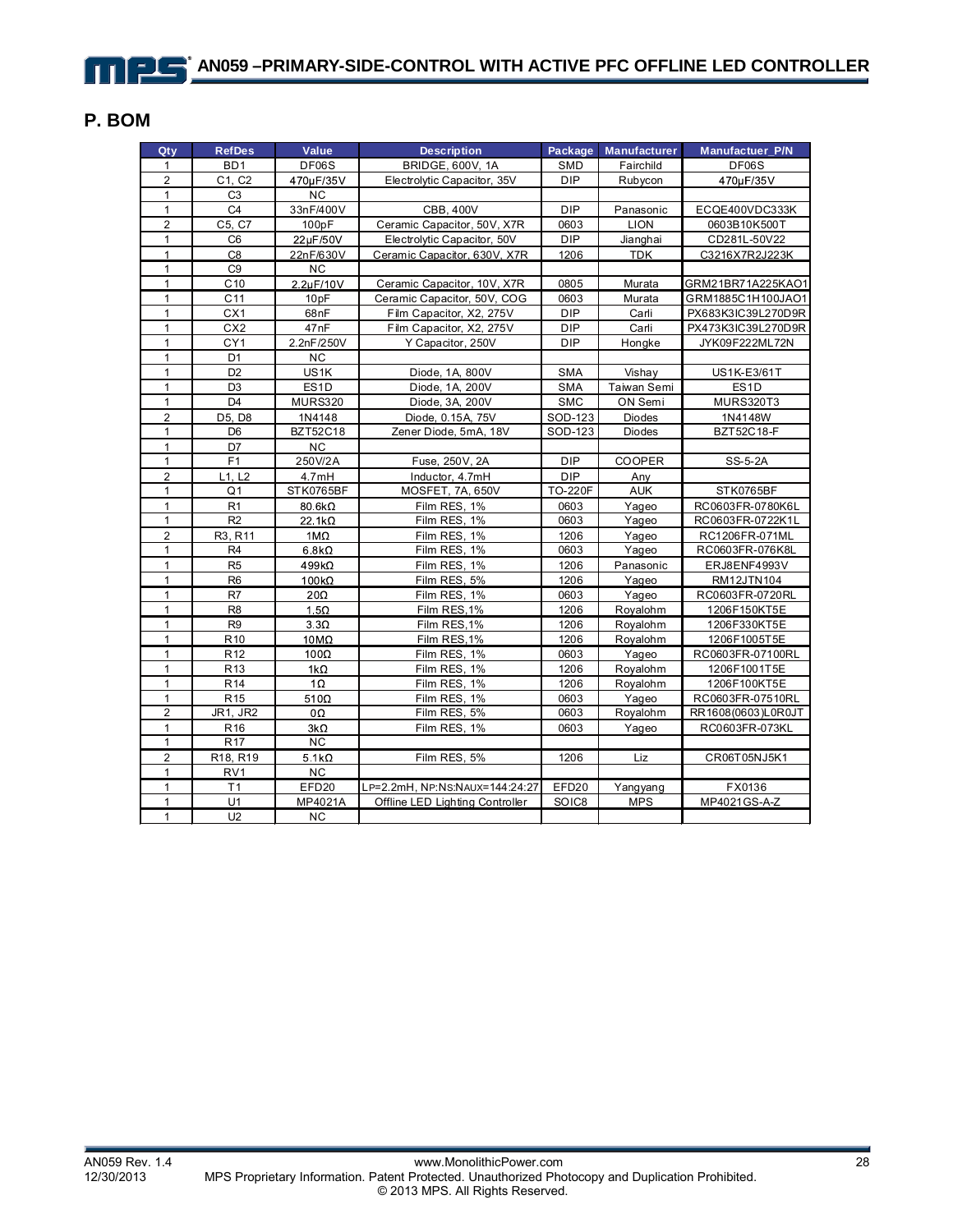# **5. EXPERIMENTAL RESULT**

#### **All measurements performed at room temperature**

#### **5.1 Efficiency Vs Line Voltage**



**Figure 26— Efficiency Vs Input Line Voltage** 

#### **5.2 Output LED Current Line Regulation**

| VAC)<br>Vin | 86  | $\sim$<br>ວບ    | 10 <sup>c</sup> | 110 | 120 | 136 | 151 | 175 | 20 <sup>7</sup> | $\sim$<br>" | つつ~<br>້ | 251 | 263 |
|-------------|-----|-----------------|-----------------|-----|-----|-----|-----|-----|-----------------|-------------|----------|-----|-----|
| (mA)<br>י   | 512 | <b>EOC</b><br>ဿ | 507             | 506 | 505 | 504 | 504 | 503 | 502             | 503         | 503      | 504 | 504 |



**Figure 27— Output Current Accuracy Vs Input Line Voltage** 

#### **5.3 PF, THD VS Line Voltage**

| (VAC)<br>Vin | 86   | 90   | 100  | 110  | 120  | 136  | 151  | 175  | 201  | 221  | 231  | 251  | 263  |
|--------------|------|------|------|------|------|------|------|------|------|------|------|------|------|
| PF(%)        | 99.2 | 99.2 | 99.1 | 99   | 98.8 | 98.5 | 98.2 | 97.4 | 96.4 | 95.3 | 94.8 | 93.4 | 92.5 |
| (% )<br>THD  | 14.9 | 14.8 | 14.8 | 15   | 15.1 | 15.1 | 15.2 | 16.5 | 16.7 | 16.7 | 16.9 | 16.8 | 17   |
| Third        |      |      |      |      |      |      |      |      |      |      |      |      |      |
| harmonic (%) | 14.2 | 14.2 | 14.1 | 14.3 | 14.4 | 14.5 | 14.5 | 15.2 | 15.4 | 15.4 | 15.4 | 15.4 | 15.5 |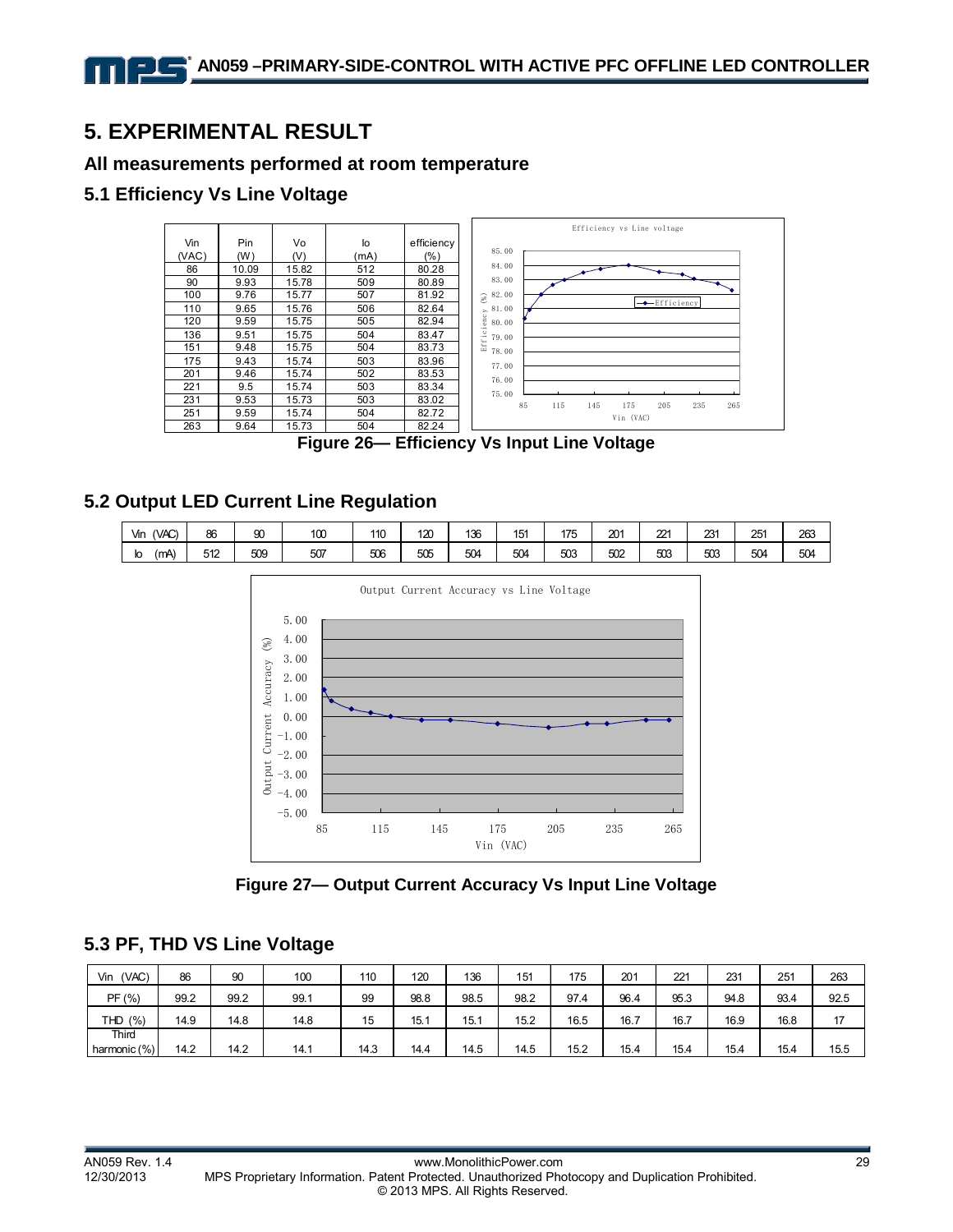

**Figure 28— Output Current Accuracy Vs Input Line Voltage** 



**Figure 29— Conducted EMI performance at 220V AC input** 

#### **5.4 Conducted EMI**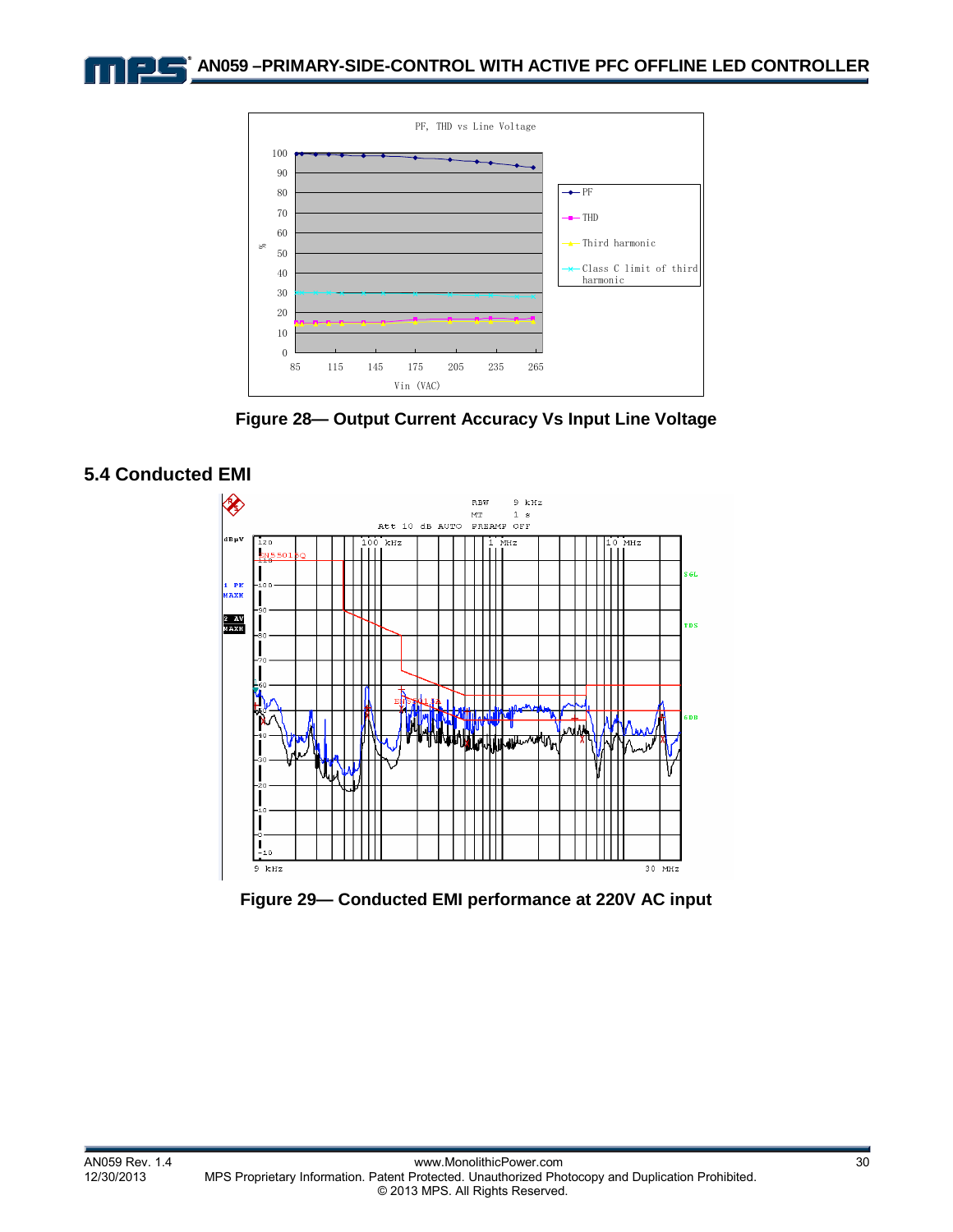#### **5.5 Steady State**







Figure 30-110 VAC, Full Load Figure 31-220 VAC, Full Load



Figure 32-110 VAC, Full Load Figure 33-220 VAC, Full Load

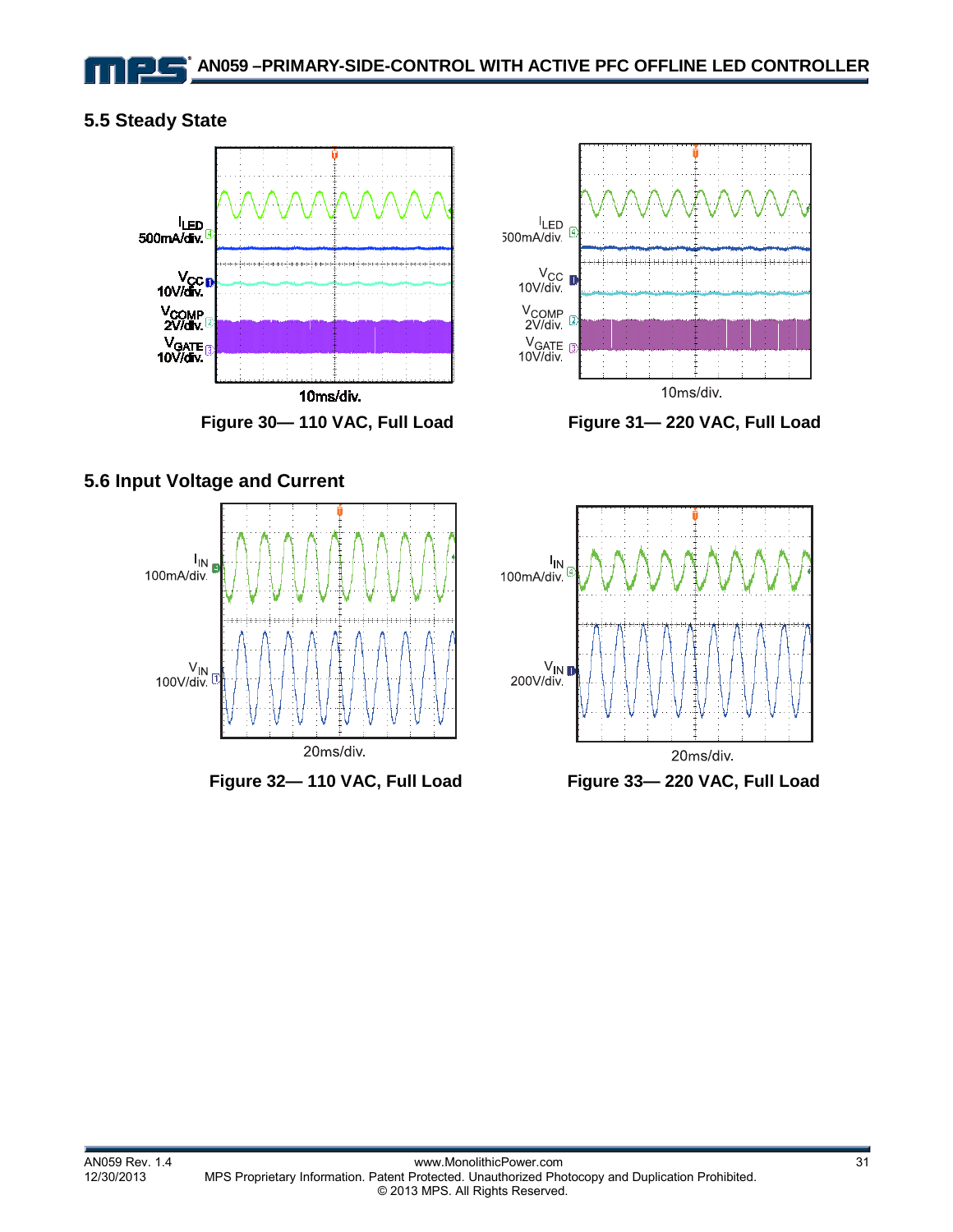#### **5.7 Boundary Conduction Operation**





Figure 32-110 VAC, Full Load Figure 33-220 VAC, Full Load

**5.8 Start Up** 



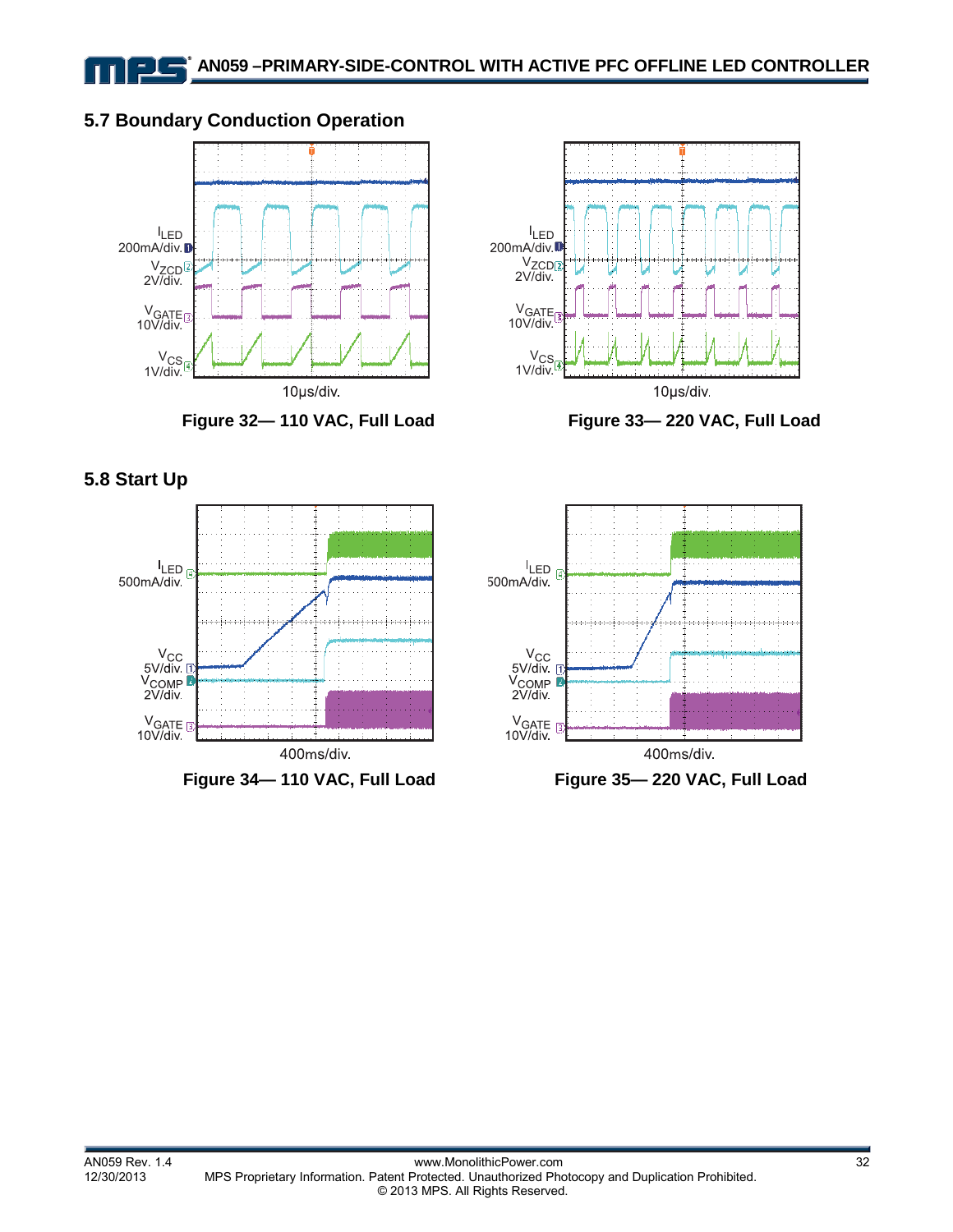#### **5.9 OVP (Open load at normal operation)**

11 L







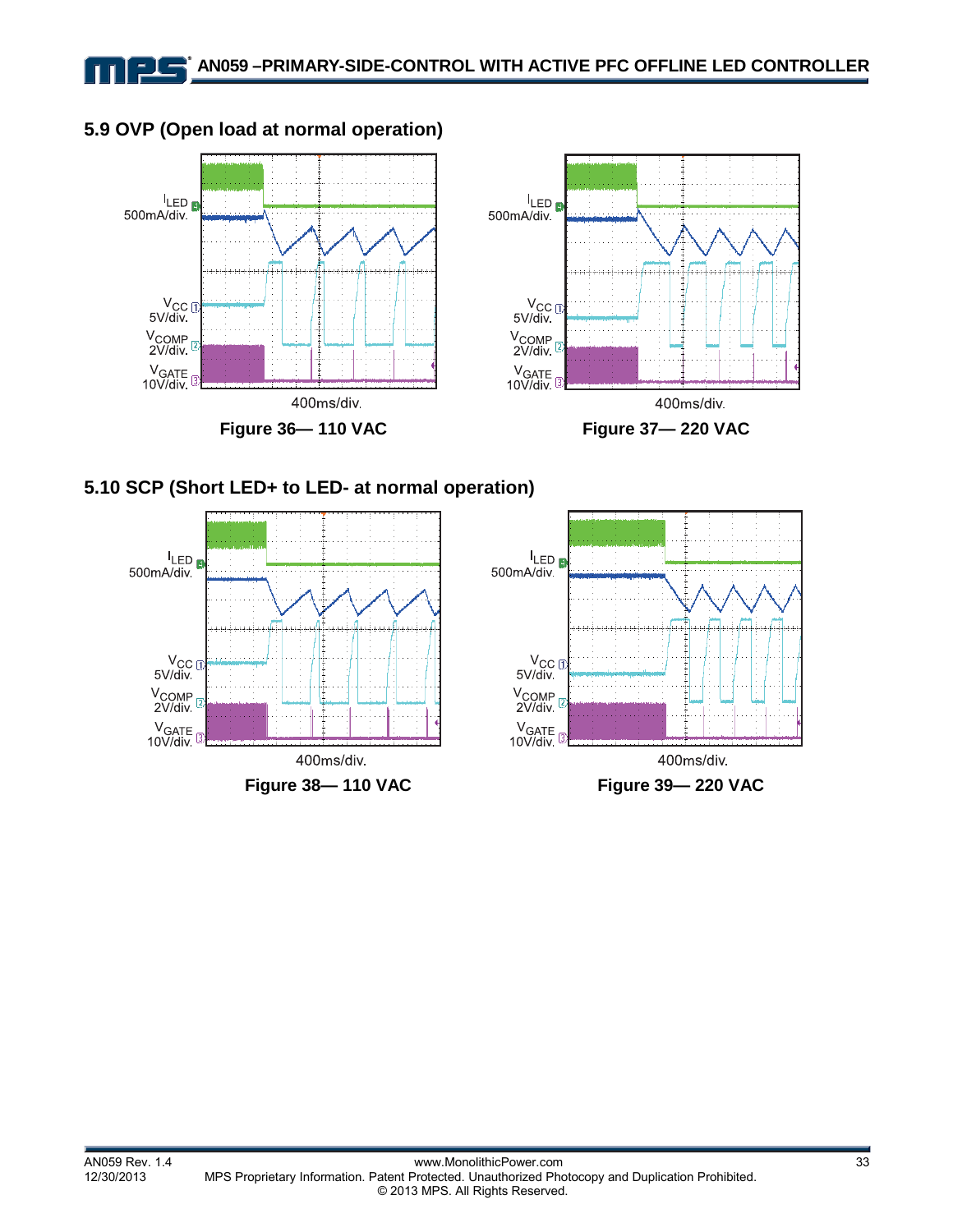

*Design Guide for Replacing MP4021 with MP4021A*

*ANNEX* 

# **Design Guide for Replacing MP4021 with MP4021A**

*Prepared by Zhijun Ye*

*Feb 09, 2012*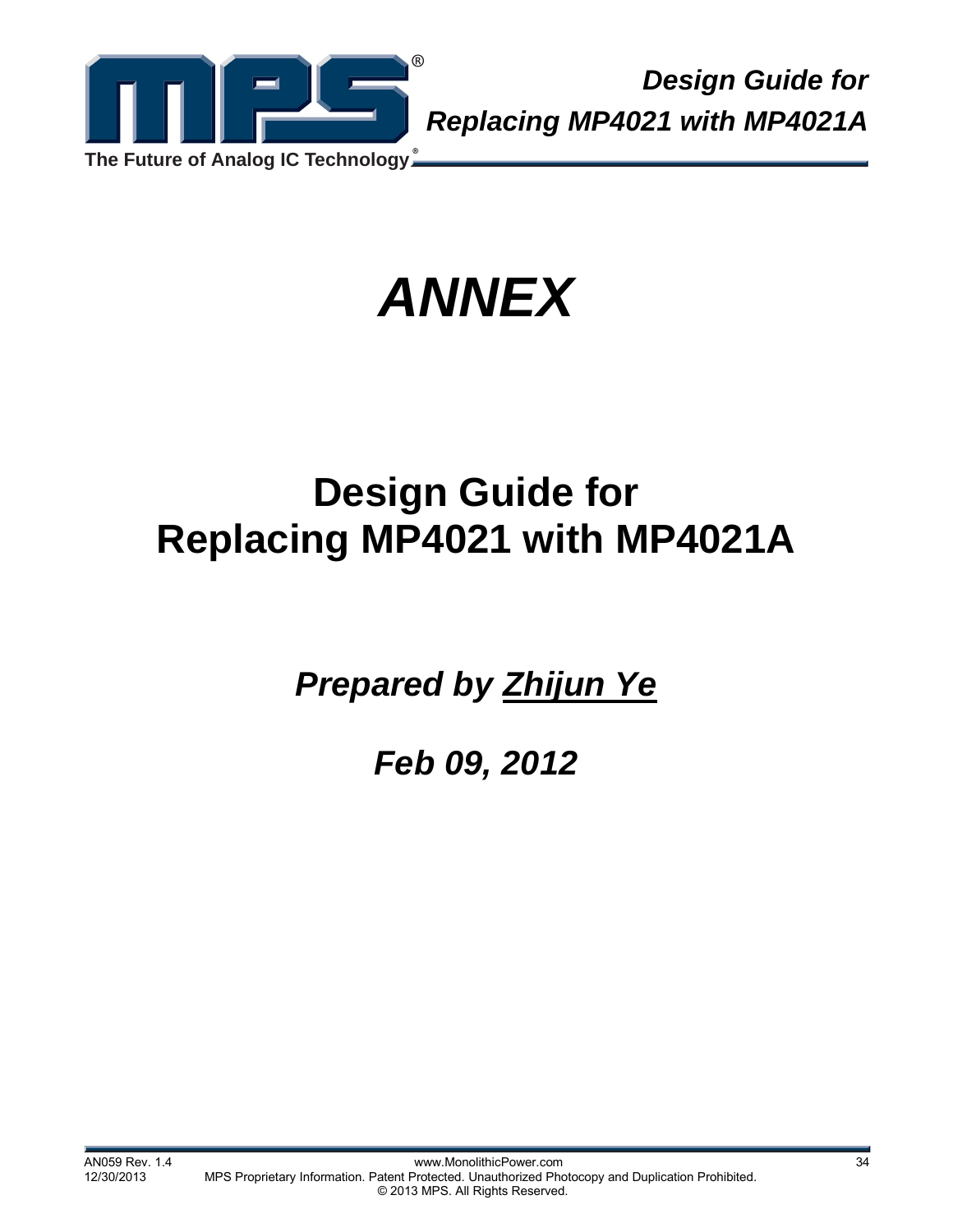

*Design Guide for Replacing MP4021 with MP4021A*

**The Future of Analog IC Technology**

# *CONTENT*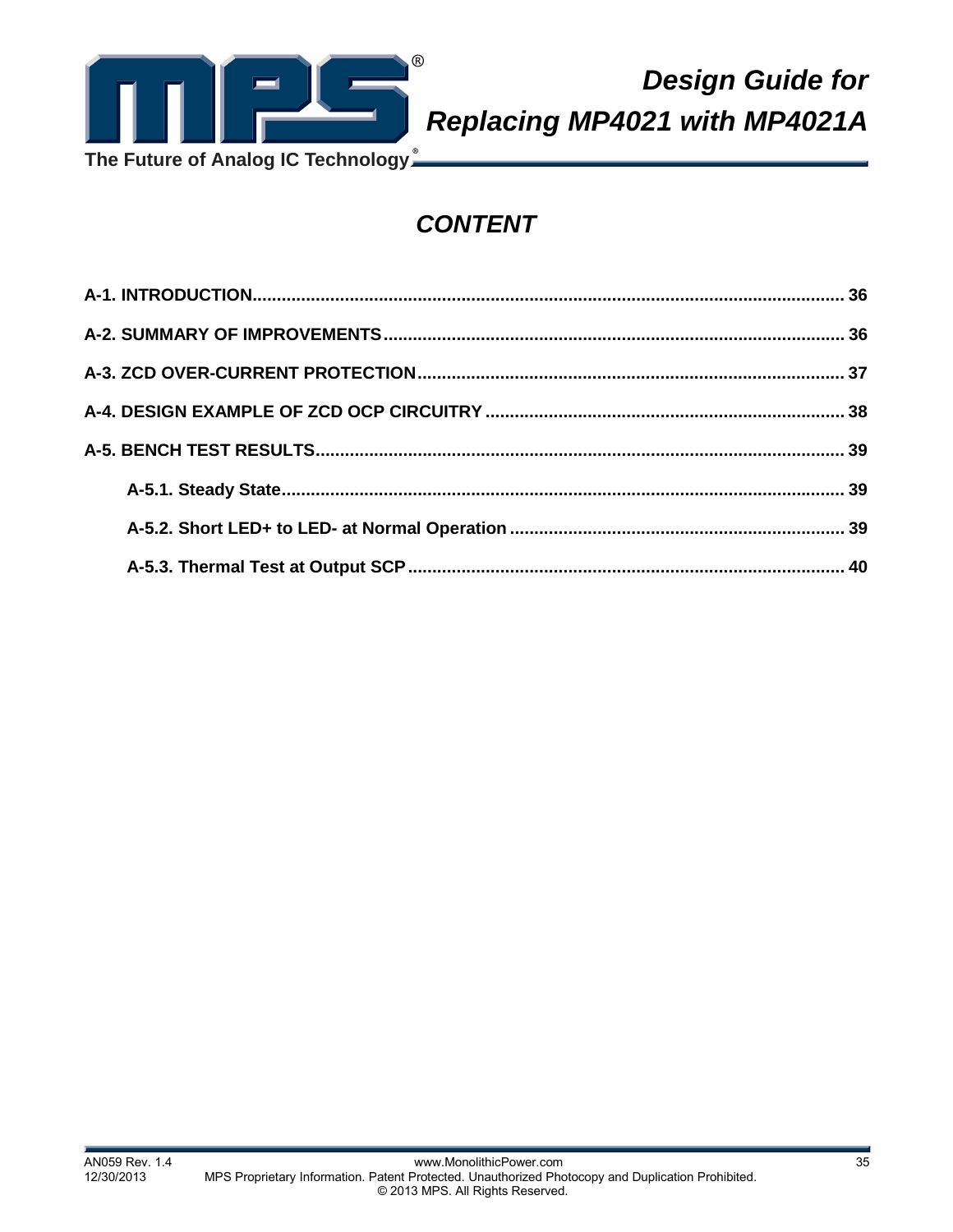

# *Design Guide for Replacing MP4021 with MP4021A*

**A-1. INTRODUCTION** 

The MP4021/MP4021A is a primary-side-control offline LED lighting controller with PFC integrated. The MP4021A are designed to be a pin and functionality compatible chip with MP4021. The MP4021A is the improved revision of MP4021.

This note is a guide to assist users of MP4021 converting existing designs to MP4021A and it summarizes the differences between MP4021 and MP4021A to be aware of for applications. For detailed information on the chips, please refer to the datasheets.

The features in MP4021A that are not in conflict with those in MP4021 are not listed in this document.

# **A-2. SUMMARY OF IMPROVEMENTS**

Compared with the MP4021, the MP4021A features four electrical characteristic improvements and one added protection function. They are all summarized in **Table A-1**.

| <i><b>Item</b></i>                         | <b>MP4021</b> | <b>MP4021A</b> | <i><b>Improvements</b></i>                                     |
|--------------------------------------------|---------------|----------------|----------------------------------------------------------------|
| 1. The Distribution of Feedback<br>Voltage | ±3.5%         | ±2.65%         | Circuitry<br>optimization<br>to<br>improve the accuracy of LED |
| 2. The Lower COMP Clamp<br>Voltage         | 0.9V          | 1.5V           | current regulation                                             |
| 3. The Gain of the Multiplier              | $K=0.6$       | $K=1$          | Prevent COMP saturation                                        |
| 4. VCC UVLO                                | 12V / 8V      | 13.6V/9V       | Raise GATE output voltage<br>to increase driving capacity      |
| 5. Over-current Detector                   | No            | Yes            | More reliable SCP                                              |

Item 1 to 4 almost have no impact on the existing MP4021 solutions. For Item 5, an additional SCP detector circuitry is applied to implement ZCD over-current protection for MP4021A's solution.

**Figure A-1** shows a typical 8W LED Bulb driver application for universal input with MP4021A.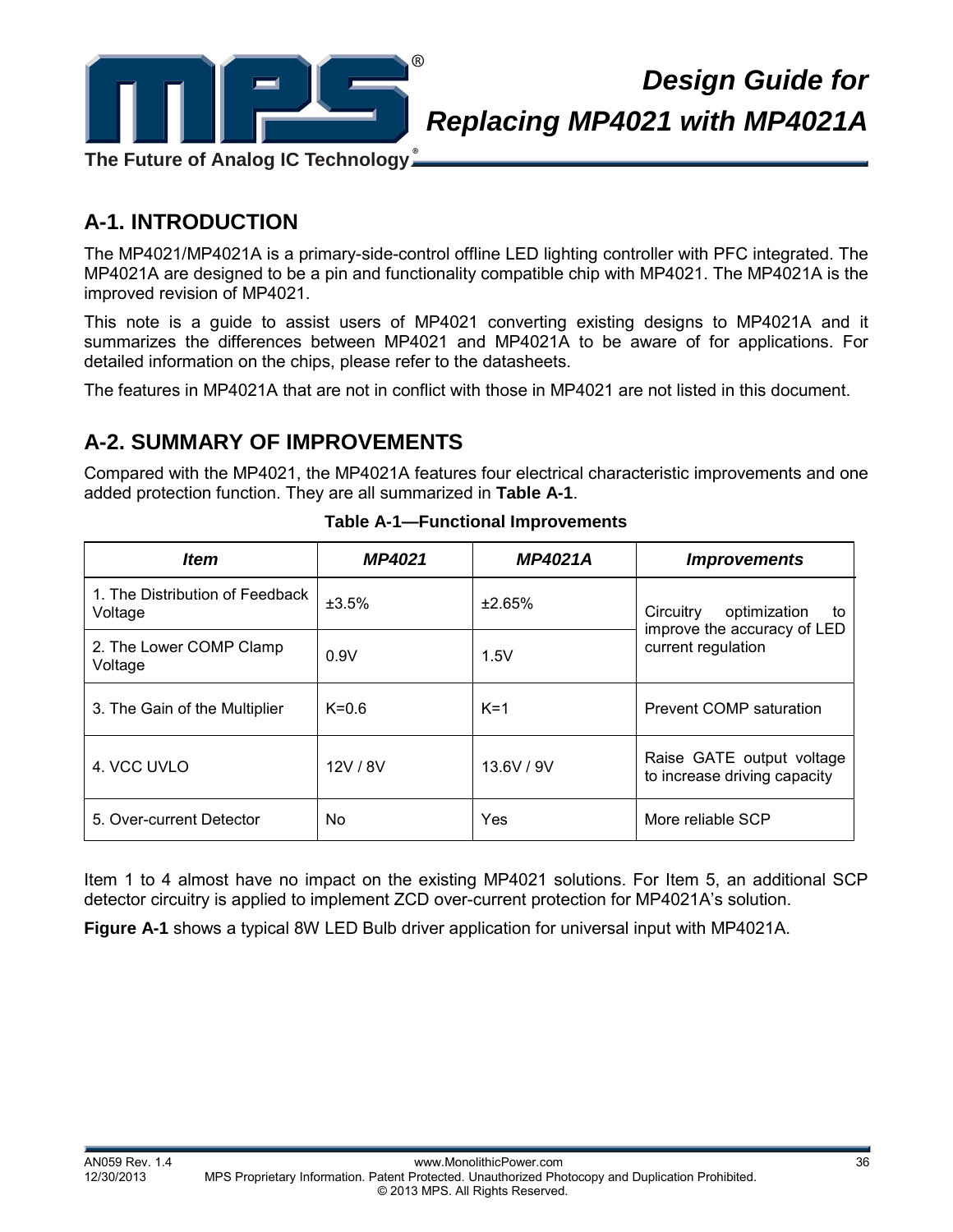



#### **Figure A-1—Universal Input, Isolated Flyback Converter, Drive 5 LEDs in Series, 500mA LED Current for 8W LED Bulb Lighting with MP4021A**

R15, R16 & D8 are used to monitor the OCP condition. The primary-side OCP threshold is set by the forward voltage of D8 and the divider ratio of R15 and R16.

# **A-3. ZCD OVER-CURRENT PROTECTION**

**Figure A-2** is the MP4021A Function Block Diagram of ZCD OCP Circuitry.



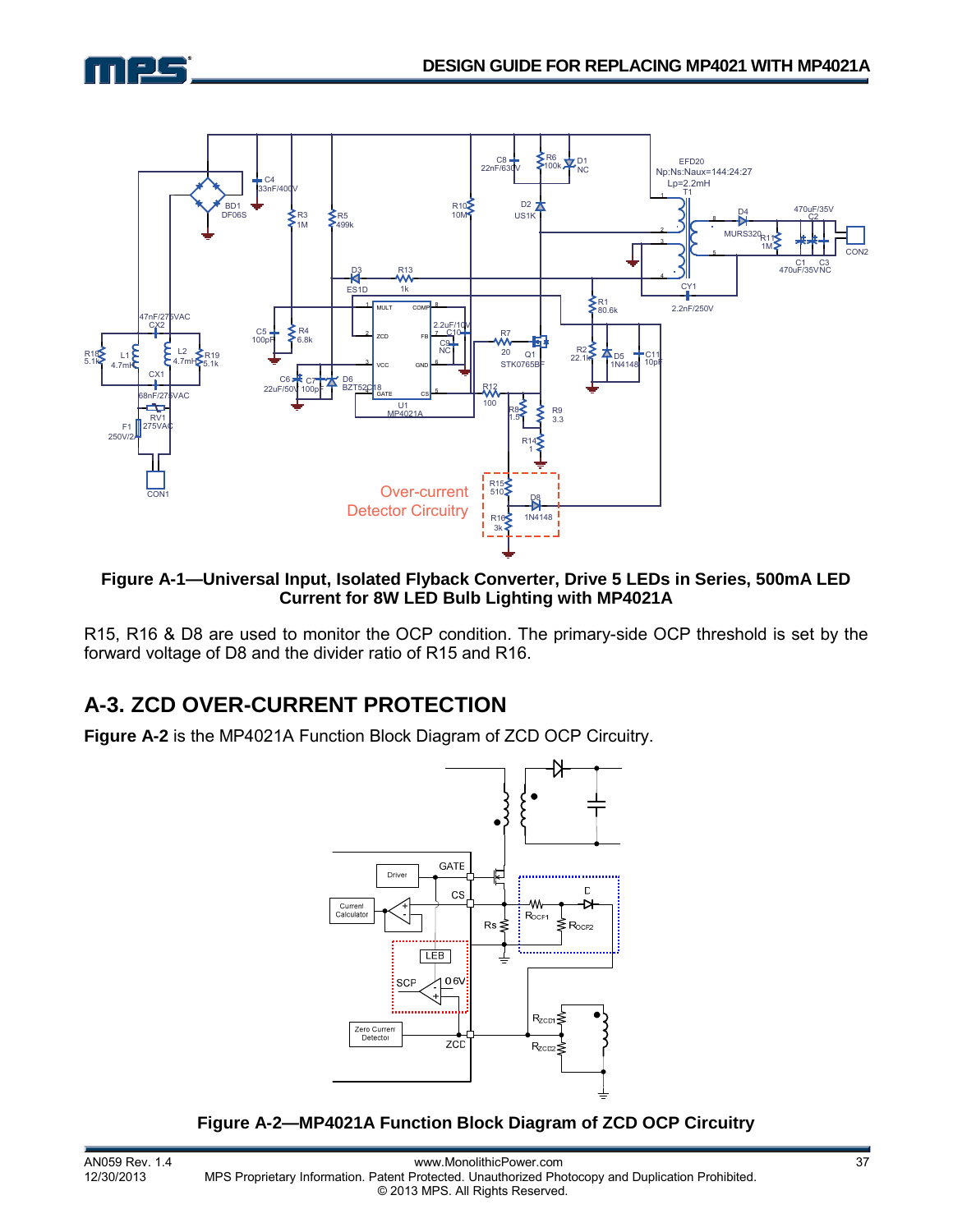

The MP4021A's ZCD pin is multi-purpose. As over current detector, the MP4021A integrates a SCP comparator, shown in red block of **Figure A-2**. For primary-side control proposal, Rs is the primary sensing resistor which samples the primary current. Tie a resistor divider form CS sensing resistor to ZCD pin thru a diode, shown in blue block of **Figure A-2**. When the power MOSFET of the primary-side is turned on, the ZCD pin monitors the rising primary-side current, once the ZCD pin reaches OCP threshold, typical 0.6V, the gate driver will be turned off to prevent the chip form damage. And then the IC works at quiescent mode, the VCC voltage dropped below the UVLO which will make the IC shut down and the system restarts again.

The primary-side OCP setting point can be calculated as:

$$
I_{\text{PRI\_OCP}}\cdot R_s\cdot\frac{R_{\text{OCP2}}}{R_{\text{OCP1}}+R_{\text{OCP2}}}-V_{\text{D}}=0.6V
$$

Where  $I_{PRI_{OCP}}$  is primary-side over current protection current value,  $V_D$  is the voltage drop of the diode.  $R_{OCP1}$  and  $R_{OCP2}$  is used to program the over current protection threshold ( $I_{PRI-OCP}$ ).

Please note that, when the MOS is turned on, the taps of the ZCD zero-current detector resistor divider and the OCP resistor divider are connected by a diode. So, to avoid the effect of the ZCD zero-current detector, the value of the resistors to set the OCP threshold ( $R_{OCP1}$  &  $R_{OCP2}$ ) should be about 10 times smaller than those of the ZCD zero-current detector  $(R_{ZCD1}$  &  $R_{ZCD2}$ ).

# **A-4. DESIGN EXAMPLE OF ZCD OCP CIRCUITRY**

Take the solution of **Figure A-1** for example.

#### *Step 1*: *Check the max*  $V_{CS}$  @ min input voltage for normal operation. ( $V_{CSMAX}$ )

According to the bench test result,  $V_{CS,MAX}$  @ 85VAC =1.2V

#### *Step 2: Set primary-side OCP point (V<sub>CS OCP</sub>) to about 15%-20% higher than V<sub>CS\_MAX</sub>.*

 $V_{CS=OCP}$  = (1+20%) x  $V_{CS=MAX}$  = 1.44V

Since R<sub>ZCD2</sub>=22.1kΩ, set R<sub>OCP2</sub>=3kΩ & the forward voltage of 1N4148 is about 0.6V

#### *Step 3: Set the ZCD OCP resistor divider by the equation:*

$$
R_{_{OCP1}} = \frac{V_{_{CS\_OCP}} \cdot R_{_{OCP2}}}{0.6 + V_{D}} - R_{_{OCP2}} = 600\Omega
$$

Here, set  $R_{OCP1}$ =510 $\Omega$  to get a lower threshold.

#### *Step 4: Verify the setting on the bench.*

For SCP, with lower primary-side OCP point, the system can earlier run into quiescent mode.

But make sure to be left sufficient margin to avoid SCP mis-triggering at low line input.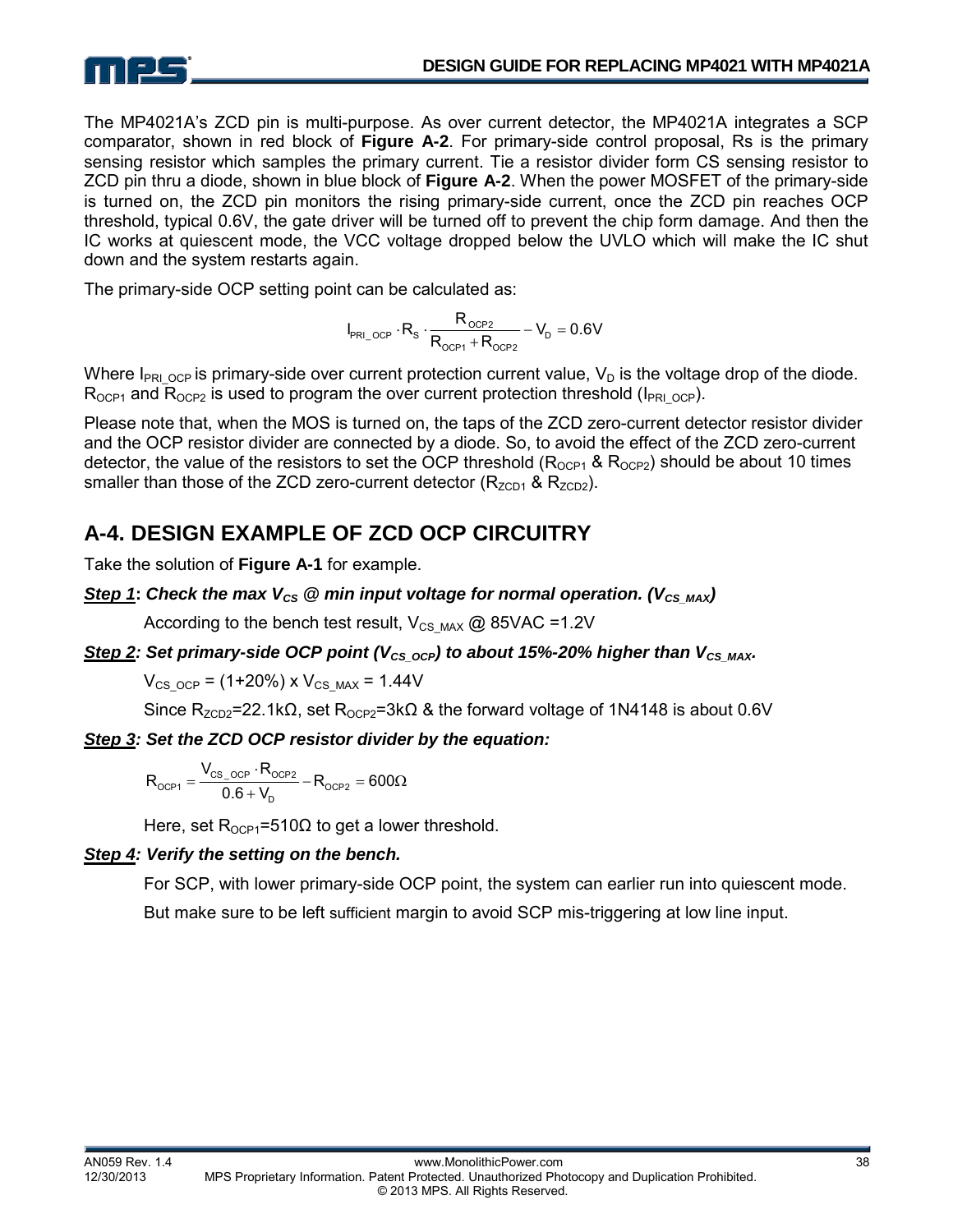

# **A-5. BENCH TEST RESULTS**

Based on the solution of **Figure A-1**.

#### **A-5.1 Steady State**

For normal operation, the main difference is ZCD waveform when the primary-side MOS is turned on. With MP4021, the ZCD negative voltage is clamped to -0.6V by external ZCD diode D5.

With MP4021A, the sampled CS voltage is added on ZCD pin thru the ZCD OCP circuitry.



**Figure A-3— The Operation of Steady State @ 110VAC, Full Load** 

#### **A-5.2 Short LED+ to LED- at Normal Operation**

Once output short circuit occurs, the voltage of the auxiliary winding falls down following the output voltage of the secondary winding and then the VCC drops to lower than UV threshold and re-starts the system. The MP4021's GATE keeps switching until VCC drops to UVLO.

With MP4021A, as long as the primary-side over-current condition is detected, ZCD OCP is triggered and switching stops until the system re-starts again.